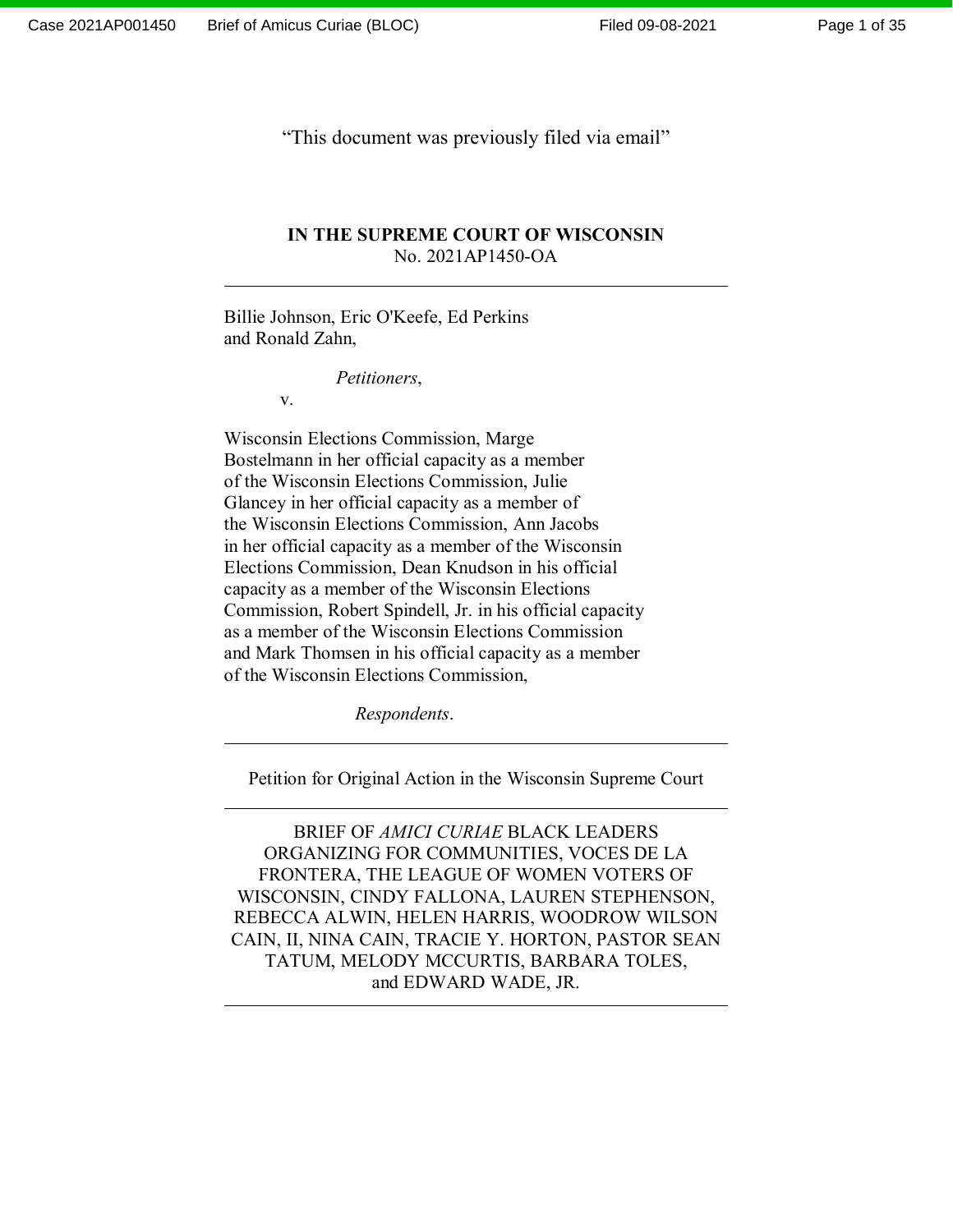Douglas M. Poland State Bar No. 1055189 Jeffrey A. Mandell State Bar No. 1100406 Rachel E. Snyder State Bar No. 1090427 Richard A. Manthe State Bar No. 1099199 STAFFORD ROSENBAUM LLP 222 West Washington Ave., #900 P.O. Box 1784 Madison, WI 53701-1784 dpoland@staffordlaw.com jmandell@staffordlaw.com rsnyder@staffordlaw.com rmanthe@staffordlaw.com 608.256.0226

Mel Barnes State Bar No. 1096012 LAW FORWARD, INC. P.O. Box 326 Madison, WI 53703-0326 mbarnes@lawforward.org 608.535.9808

#### *Of Counsel*

Mark P. Gaber Christopher Lamar CAMPAIGN LEGAL CENTER 1101 14th St. NW Suite 400 Washington, DC 20005 mgaber@campaignlegal.org clamar@campaignlegal.org 202.736.2200

Annabelle Harless CAMPAIGN LEGAL CENTER 55 W. Monroe St., Ste. 1925 Chicago, IL 60603 aharless@campaignlegal.org 312.312.2885

*Counsel for* Amici Curiae *Black Leaders Organizing For Communities, Voces De La Frontera, The League Of Women Voters Of Wisconsin, Cindy Fallona, Lauren Stephenson, Rebecca Alwin, Helen Harris, Woodrow Wilson Cain, II, Nina Cain, Tracie Y. Horton, Pastor Sean Tatum, Melody Mccurtis, Barbara Toles, and Edward Wade, Jr.*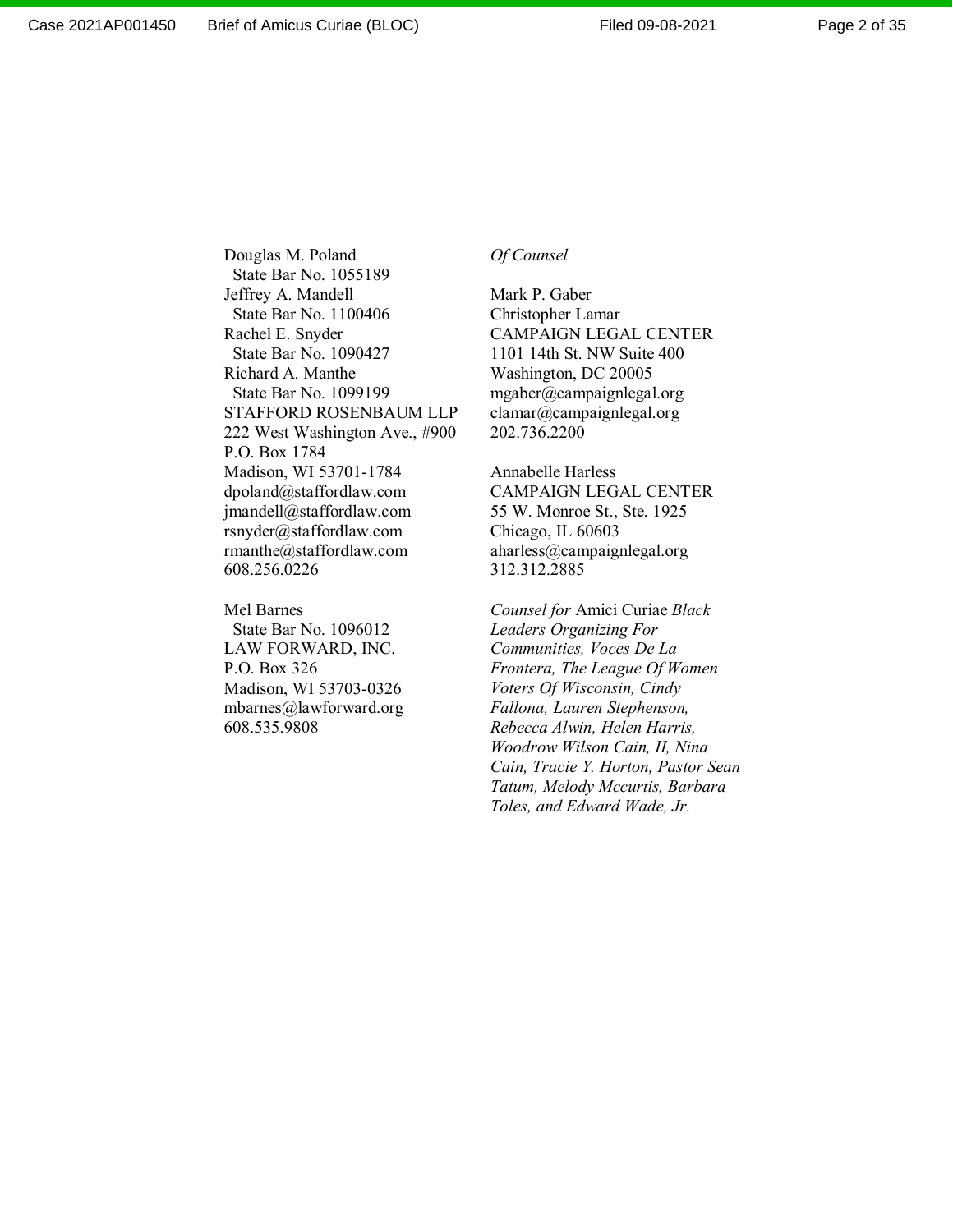# *TABLE OF CONTENTS*

| I.                              | Federal Cases Are Well Under Way3                                                           |  |  |
|---------------------------------|---------------------------------------------------------------------------------------------|--|--|
| II.                             | This Court Avoids Inserting Itself In The                                                   |  |  |
| III.                            | This Court Is Not Structured To Handle                                                      |  |  |
| IV.                             | This Court Should Not Accept Jurisdiction In<br>Light Of The Voting Rights Act Claim Raised |  |  |
|                                 |                                                                                             |  |  |
| FORM AND LENGTH CERTIFICATION26 |                                                                                             |  |  |
|                                 | <b>CERTIFICATION OF COMPLIANCE WITH</b>                                                     |  |  |
|                                 | CERTIFICATION OF MAILING AND SERVICE 28                                                     |  |  |
|                                 |                                                                                             |  |  |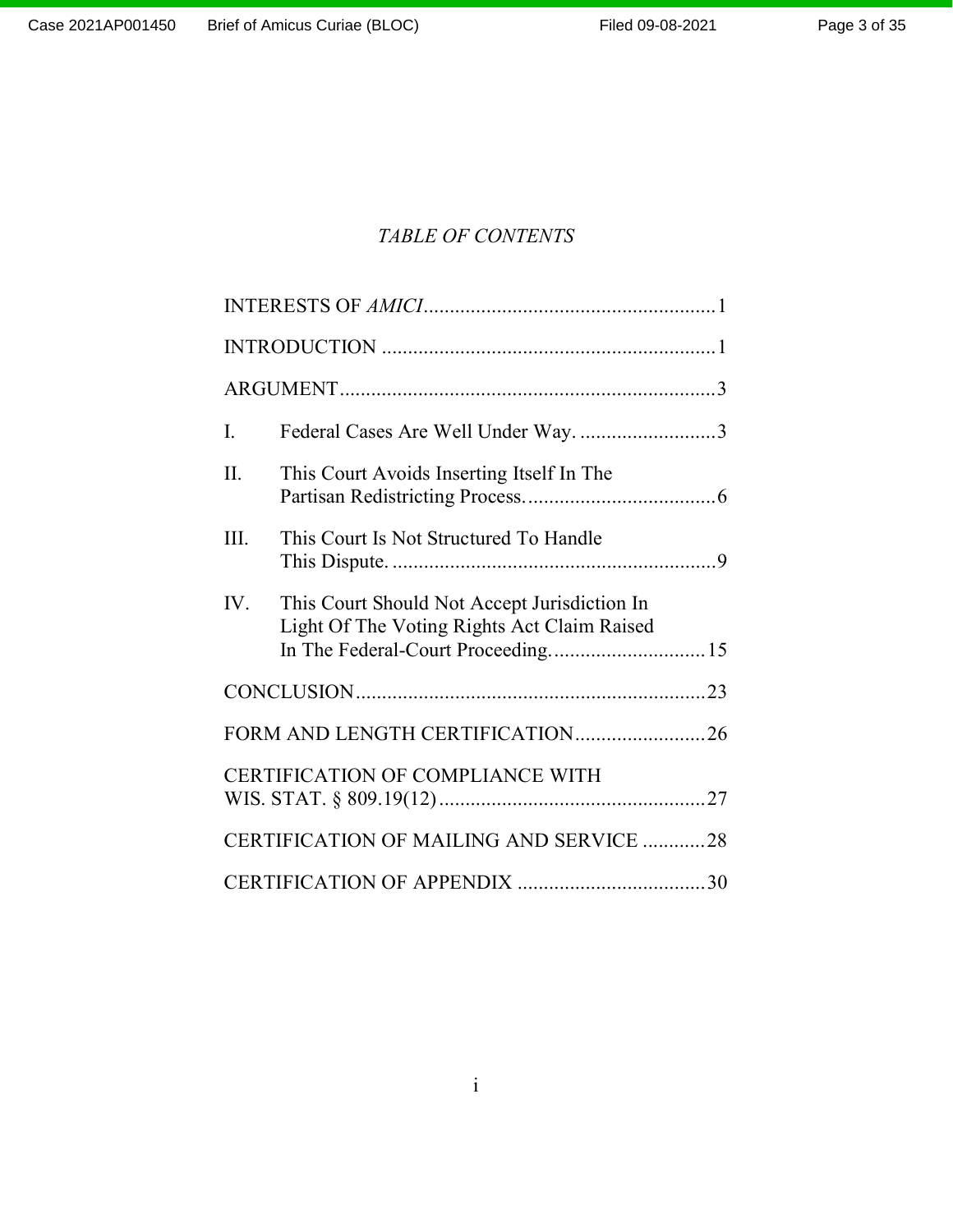# *TABLE OF AUTHORITIES*

Page

# **Cases**

| Baldus v. Members of Wis. Gov't Accountability Bd.,<br>849 F. Supp. 2d 840 (E.D. Wis. 2012) 11, 13, 20                             |
|------------------------------------------------------------------------------------------------------------------------------------|
| Baumgart v. Wendelberger,<br>No. 01-C-0121, 2002 WL 34127471 (E.D. Wis. May 30,<br>2002), amended, No. 01-C-0121, 2002 WL 34127473 |
| Black Leaders Organizing for Communities, et al.<br>v. Spindell, et al.,                                                           |
| Clinard v. Brennan,                                                                                                                |
| Ga. State Conf. of NAACP v. Fayette Cty. Bd. of Comm'rs,                                                                           |
| Goosby v. Town Bd. of Town of Hempstead,                                                                                           |
| Hunter, et al. v. Bostelmann, et al.,                                                                                              |
| In re Exercise of Original Jurisdiction of Supreme Court,                                                                          |
| Jensen v. Wisconsin Elections Board,<br>2002 WI 13, 249 Wis.2d 706, 639 N.W.2d 537  passim                                         |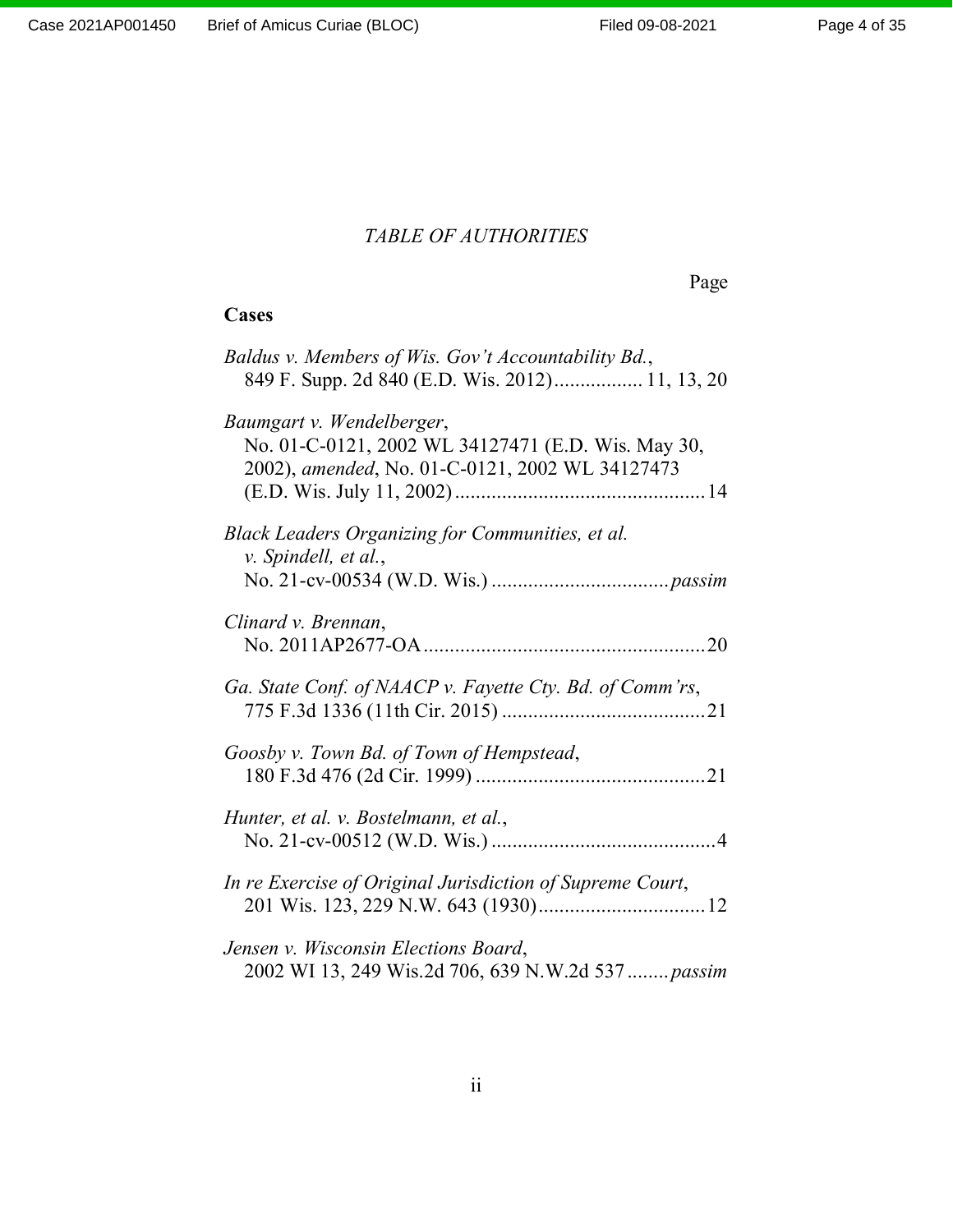| LULAC v. Perry,                                                                                                      |
|----------------------------------------------------------------------------------------------------------------------|
| Prosser v. Elections Bd.,                                                                                            |
| State of Wis. v. Zimmerman,                                                                                          |
| Thornburg v. Gingles,                                                                                                |
| Whitford v. Gill,<br>218 F. Supp. 3d 837 (W.D. Wis. 2016), vacated<br>and remanded on other grounds, 138 S. Ct. 1916 |
| Wis. State AFL-CIO v. Elections Bd.,                                                                                 |
| <b>Statutes</b>                                                                                                      |
|                                                                                                                      |
|                                                                                                                      |
|                                                                                                                      |
|                                                                                                                      |
|                                                                                                                      |

# **Other Authorities**

|  |  |  |  | Wisconsin Internal Operating Procedures III.B.4  12 |  |
|--|--|--|--|-----------------------------------------------------|--|
|--|--|--|--|-----------------------------------------------------|--|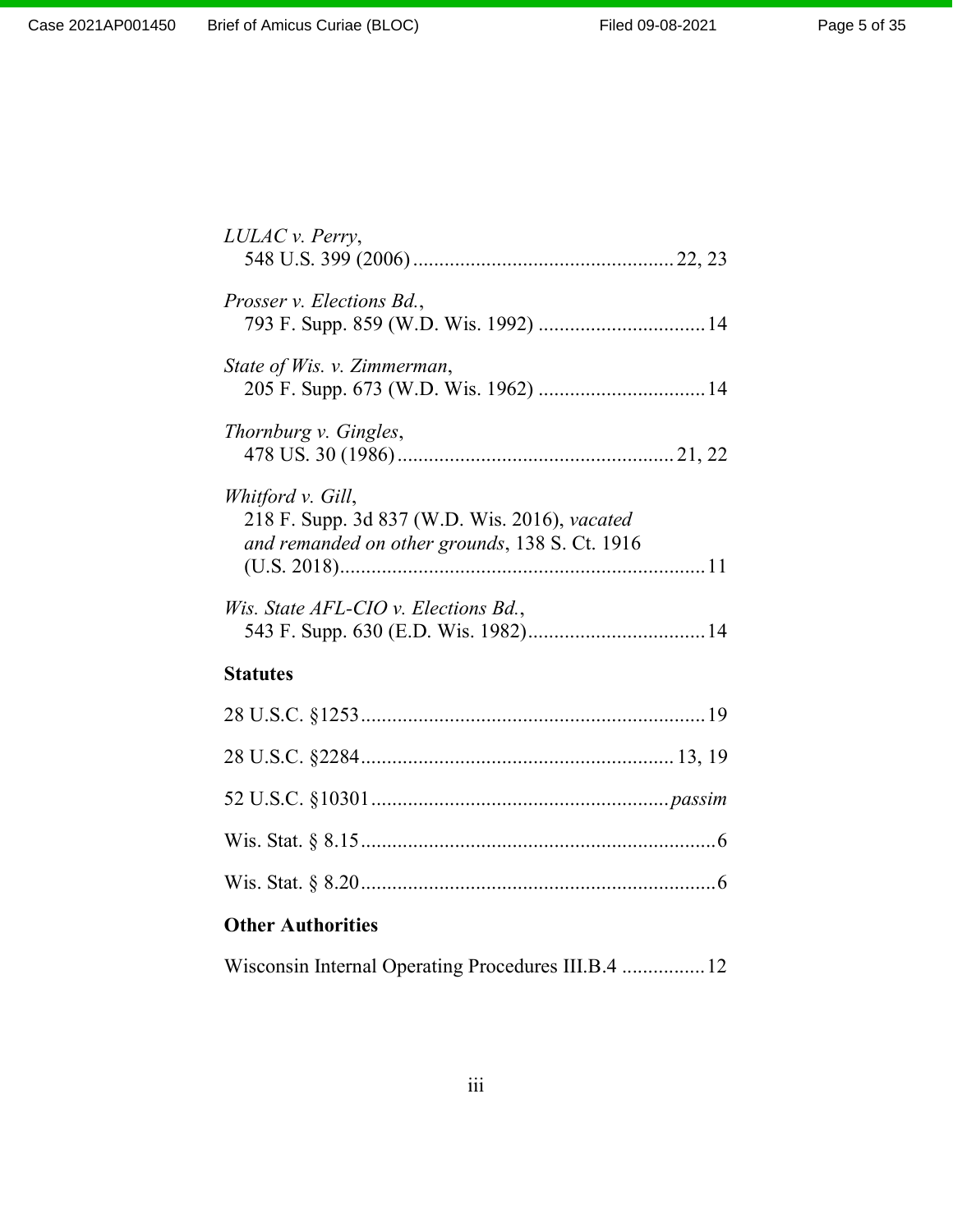## **INTERESTS OF** *AMICI*

As detailed in the Motion for Leave, *amici* are current and proposed plaintiffs in *Black Leaders Organizing for Communities, et al. v. Spindell, et al.*, No. 21-cv-00534 (W.D. Wis.) ("*BLOC*"), a federal lawsuit challenging Wisconsin's legislative districts. The Petition here directly implicates that case. *Amici* also have significant interests in ensuring equally apportioned legislative districts, compliant with the federal Voting Rights Act and adopted through proper processes.

### **INTRODUCTION**

The decennial redistricting process through which Wisconsin adopts new legislative maps that accord with Census data, as well as federal and state legal requirements, is an inherently partisan process with extensive and long-lasting ramifications. Indeed, redistricting is a political thicket that also requires navigating a complex legal landscape. When the Legislature and Governor disagree on the design of new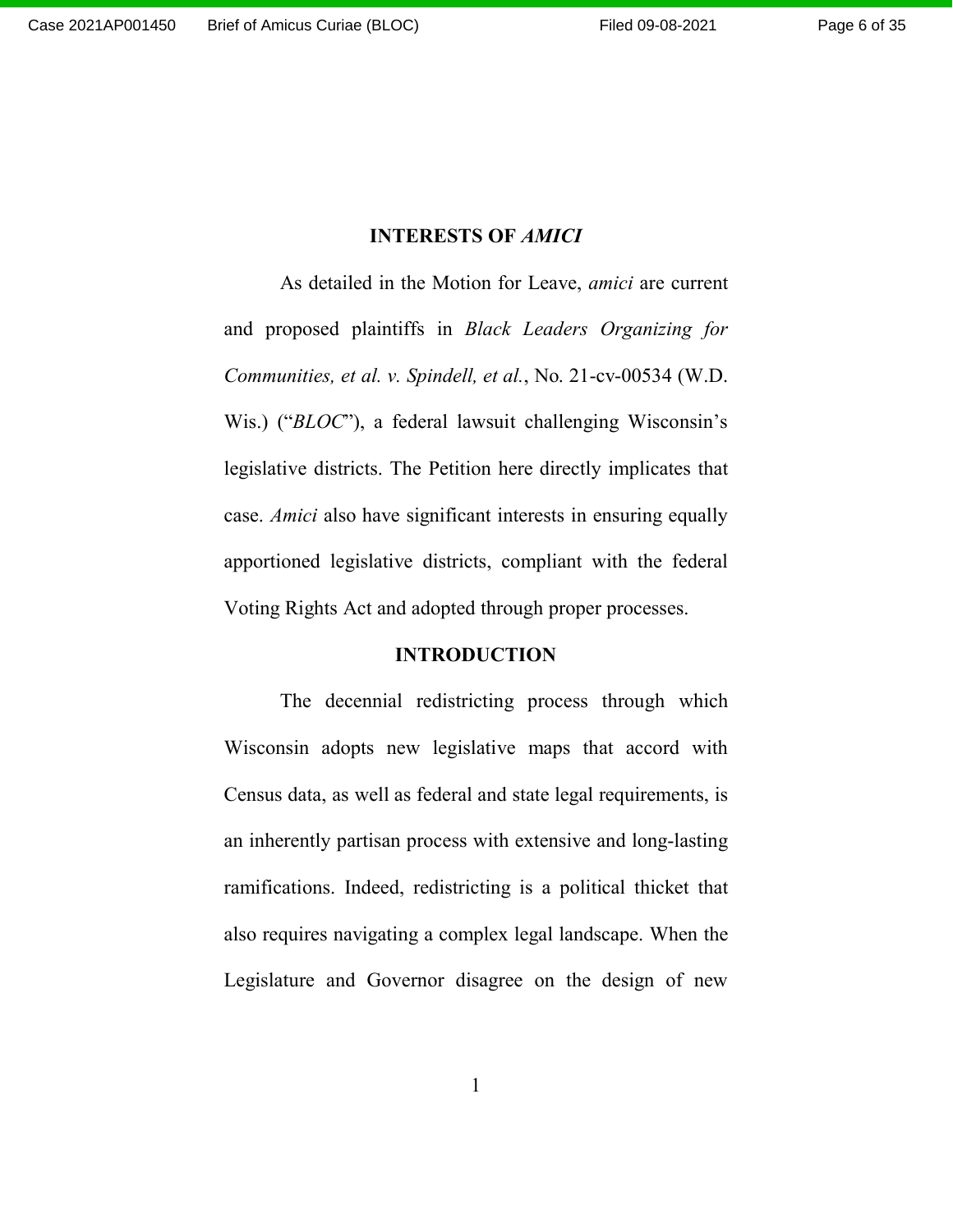districts, as they have in three of the past four decades, complex and fact-intensive impasse litigation follows. Technological advances allow parties to draw myriad variations on maps that meet state constitutional requirements and incorporate traditional redistricting criteria. Parties advocate for their favored maps, and attack those of their opponents, supported by expert and lay witness testimony. Further complicating matters, redistricting raises unique federal issues, including compliance with Section 2 of the Voting Rights Act (52 U.S.C. §10301). In sum, redistricting litigation uniquely combines pitched political battles among multiple parties with factintensive proceedings and complicated, specialized issues of federal law.

Petitioners ask this Court to take on a Herculean task: jump into the political morass of redistricting, without any rules or procedures for adjudicating the sprawling, factintensive litigation, for the purpose of deciding complex legal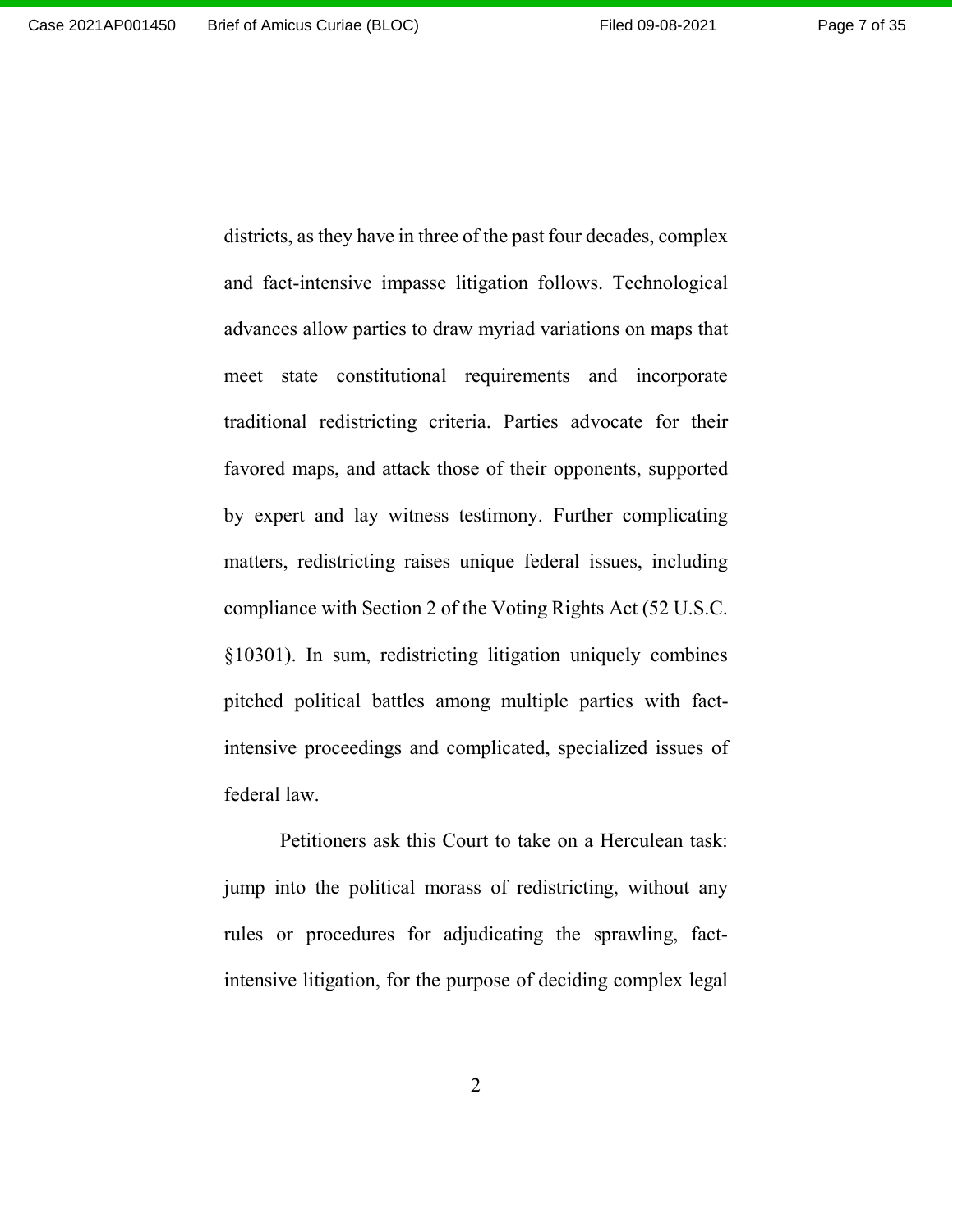issues familiar to federal courts but not adjudicated here, when there are already extant federal-court proceedings addressing this same task. Exacerbating the difficulty, the Census data were late, compressing the redistricting timeline.

The Court should decline Petitioners' request. Given the timeline, this Court's lack of precedent or rules to guide its process, and the fact that federal redistricting lawsuits are well under way, exercising original jurisdiction here would be inappropriate. This Court has declined similar invitations in each previous decade when faced with such circumstances. The Court should defer in this instance, as in the past, to the federal courts to address redistricting.

#### **ARGUMENT**

#### **I. Federal Cases Are Well Under Way.**

Federal redistricting lawsuits have commenced and are well under way. One such suit, *Hunter, et al. v. Bostelmann, et al.*, No. 21-cv-00512 (W.D. Wis.), has been pending for four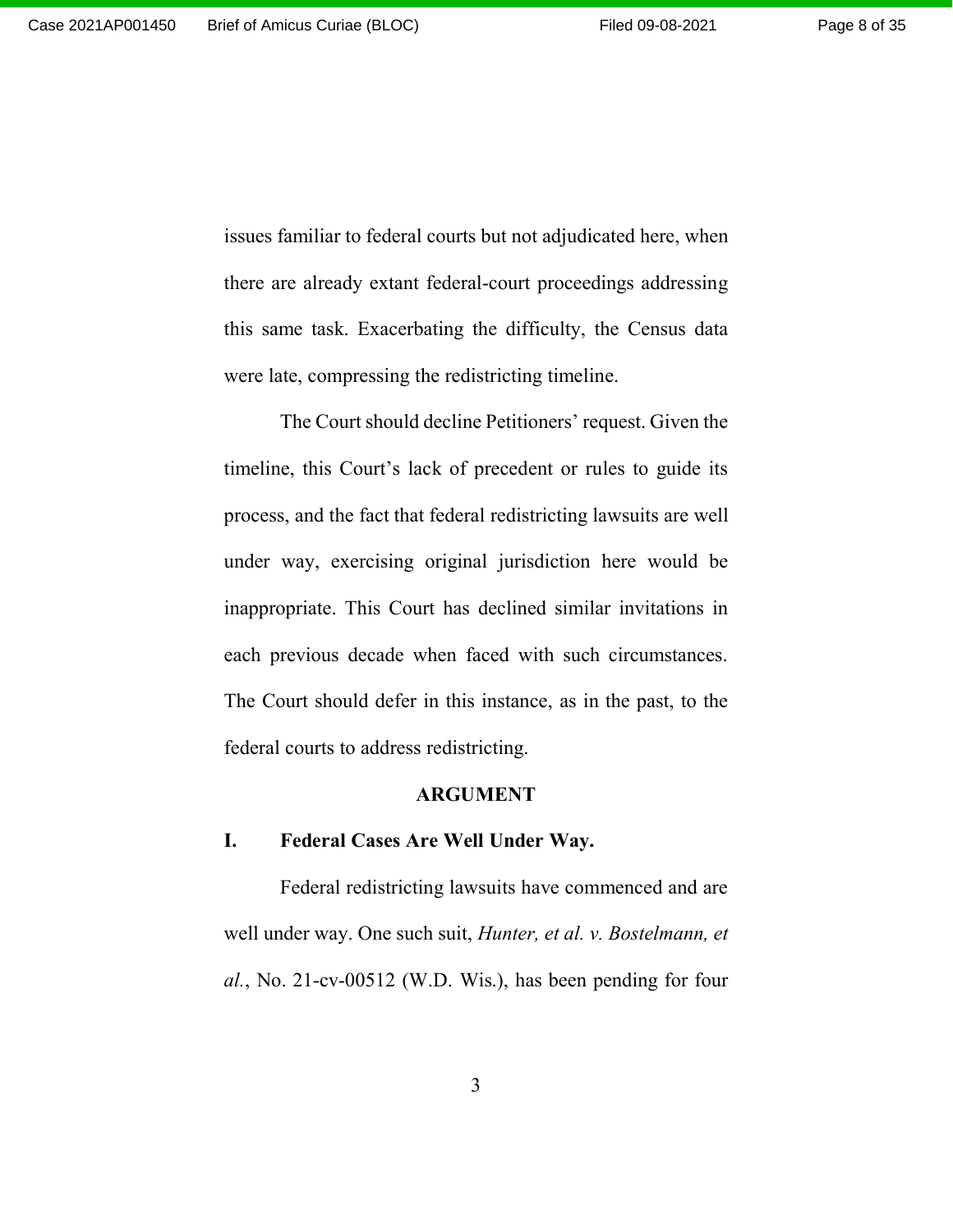weeks. Seventh Circuit Court of Appeals Chief Judge Diane Sykes designated a three-judge panel to hear *Hunter* and *BLOC*, and the cases are poised to be consolidated. The Legislature has intervened as a party in *Hunter*, and others – including Congressmen and Petitioners here—have sought to intervene. Substantive motions have been filed and briefing is underway. As ordered by the federal court, the parties have discussed scheduling to advance the cases, with a proposed joint schedule due next week. In sum, the federal cases have already set sail.

The Court has faced this situation before. In *Jensen v. Wisconsin Elections Board*, this Court denied original jurisdiction, concluding that an original action

> would necessarily put [the] case and any redistricting map it would produce on a collision course with the case now pending before the federal three-judge panel. At the very least, the outcome here would be subject to later review in federal court. At best, such a scenario would delay and disrupt the 2002 election season, which is now almost upon us. At worst, it would throw the whole process into considerable doubt.

> > 4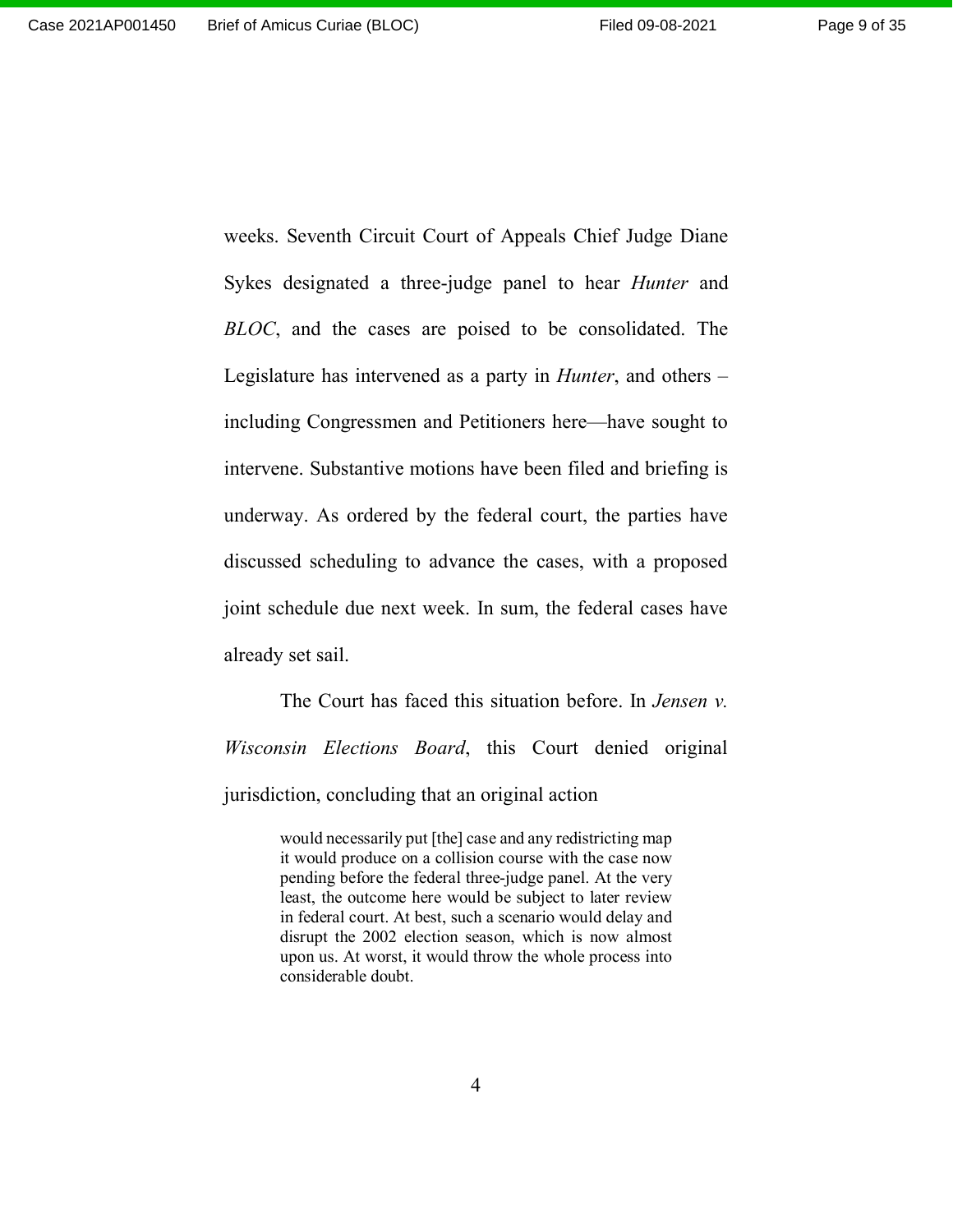2002 WI 13, ¶16, 249 Wis.2d 706, 639 N.W.2d 537 (per curiam). Here, the late Census data have delayed the redistricting process. (Pet. ¶41) And, as in *Jensen*, the next statewide legislative election cycle is imminent, with nomination papers set to circulate on April 15, 2022. Wis. Stat. §§8.15(1), 8.20(8)(a).<sup>1</sup> Thus, all parties are already behind schedule, and this Court's rationale in *Jensen* applies with full force.

With federal lawsuits pending and the next election cycle "now almost upon us," this Court entering the fray would aggravate timing challenges. *Jensen*, 2002 WI 13, ¶16. Any maps drawn in this action would be subject to federal-court review (since Petitioners expressly address only state-law

<sup>&</sup>lt;sup>1</sup> Ideally, redistricting would be complete in time for nomination papers to be circulated for the spring election, beginning on December 1, 2021, Wis. Stat. §8.10(2)(a), although it is most critical that it be completed in time for the next statewide legislative election in the fall of 2022.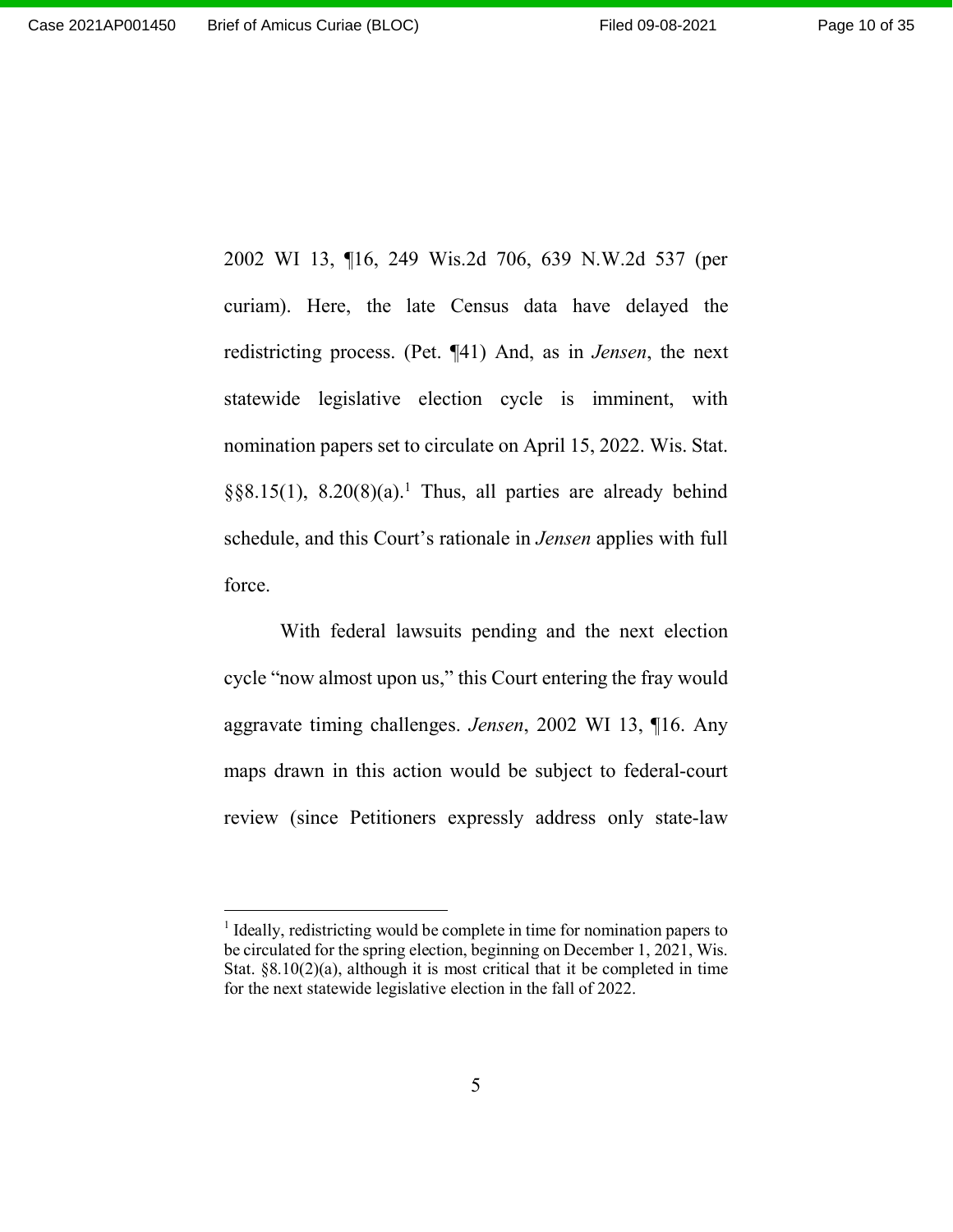claims). Accordingly, accepting original jurisdiction would "throw the whole process into considerable doubt." *Id.*

## **II. This Court Avoids Inserting Itself In The Partisan Redistricting Process.**

To declare the law and to mete out impartial justice with public confidence, the judicial branch safeguards its nonpartisan status. For that reason, this Court has been loath to embroil itself in inherently political disputes, like redistricting.

In 2008 and 2009, this Court rejected rules for originalaction redistricting cases, and justices warned against taking such cases. Justice Prosser noted that adopting rules for Type text here redistricting litigation "quite honestly [would] turn this Court into a much more political operation."<sup>2</sup> Justice Roggensack doubted that it was "really best for [the] court to get involved in redistricting," which "is inherently political," because the

<sup>2</sup> *See* https://wiseye.org/2009/01/22/supreme-court-open-administrativeconference-3/ (last visited November 19, 2020) at 57:14.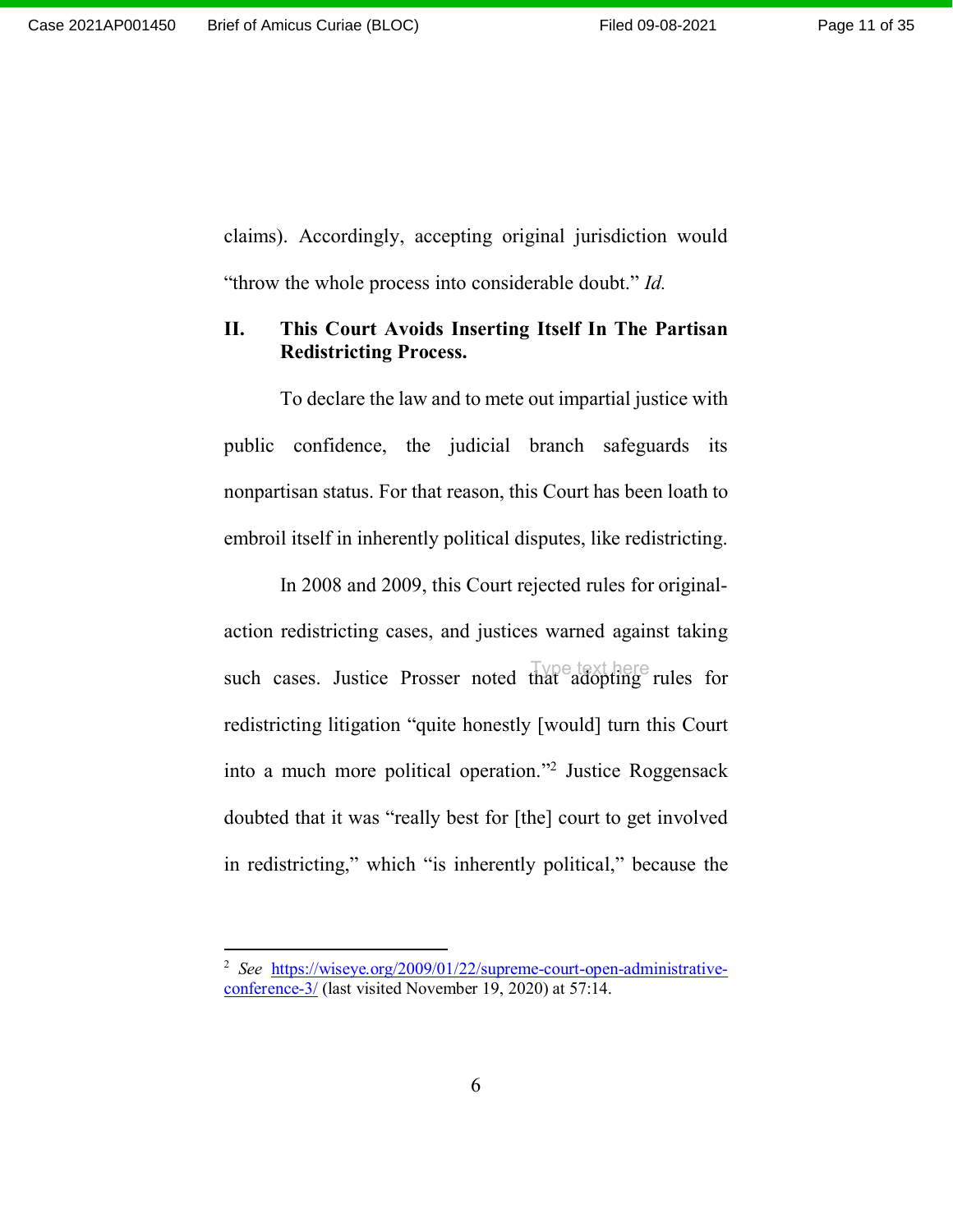Court "is pushed on enough politically."<sup>3</sup> She later reiterated those concerns, noting redistricting litigation "has the probability to increase the political pressures on this court in a partisan way that is totally inconsistent with our jobs as a nonpartisan judiciary."<sup>4</sup> Chief Justice Ziegler concurred:

> Our Court is truly nonpartisan and should be. We call the balls and the strikes. We don't decide which team we're rooting for. And I think [redistricting litigation] puts us out of the field of being the umpire and into the range of being one of the players. And I don't think that's good for this Court in any way.<sup>5</sup>

Justice Gableman agreed that the Court should not engage in cases that "would actually have us take a part in creating the lines."<sup>6</sup> Justice Prosser said he would vote against exercising

<sup>3</sup> https://wiseye.org/2008/04/08/supreme-court-rules-hearing-and-openadministrative-conference-part-3-of-4/ at 1:30:15.

<sup>4</sup> *See* https://wiseye.org/2009/01/22/supreme-court-open-administrativeconference-3/ at 33:16 (last visited November 19, 2020).

<sup>5</sup> *Id.* at 1:07:06.

<sup>6</sup> *Id.* at 1:11:59.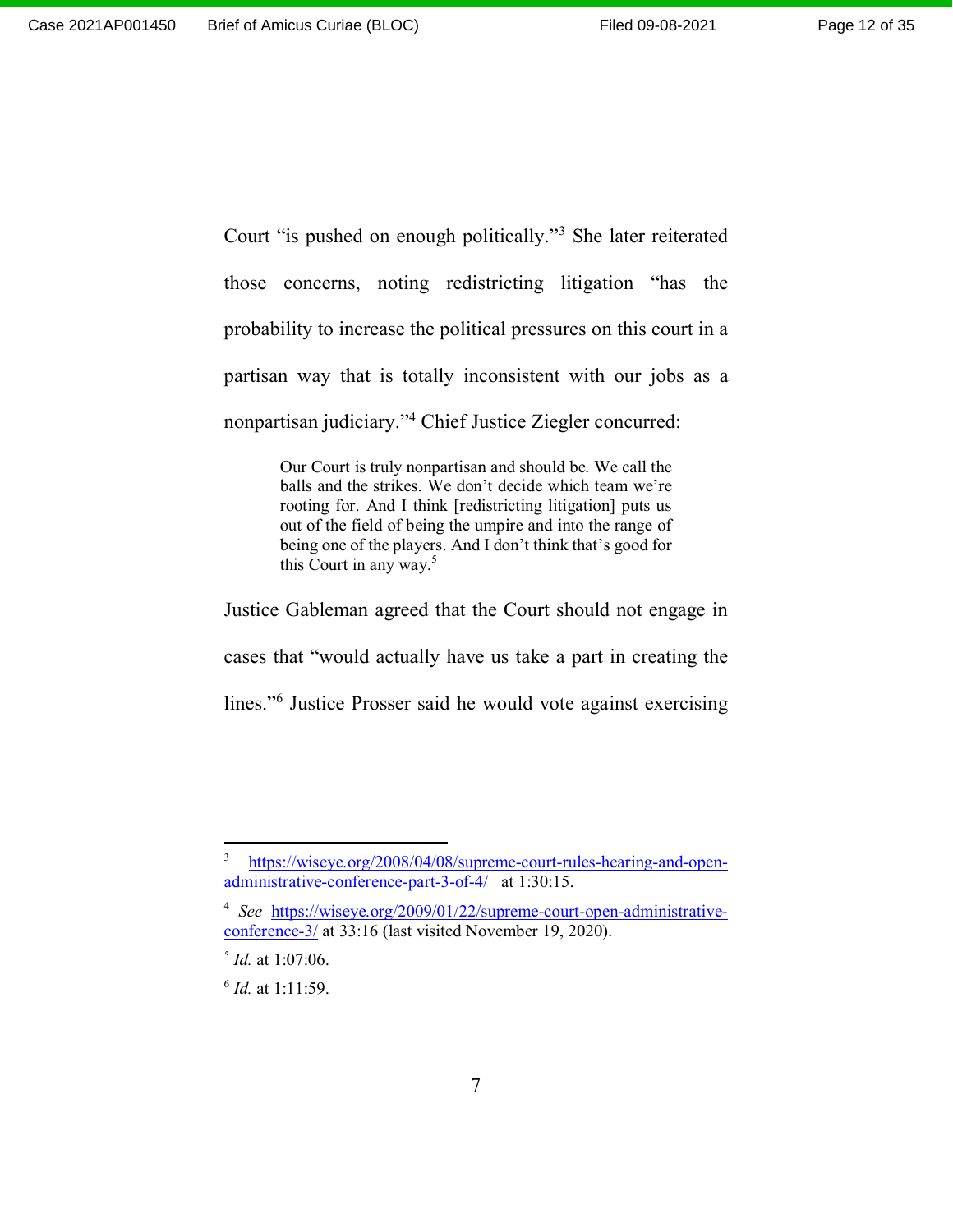original jurisdiction in a redistricting case "every time."<sup>7</sup> Those concerns ring equally true today.

Adjudicating this matter would necessarily mire the Court in partisan politics. If the Court approves a map proposed by partisan actors, it would likely be perceived as partisan. If instead it draws its own map, it might be accused of making a political decision beyond its purview. The Petition puts the Court in a no-win position of being fully engaged in a partisan political process. To preserve public faith in the judiciary's nonpartisan and independent decision-making, this Court should again abstain from entering the political thicket of redistricting.

<sup>7</sup> https://wiseye.org/2008/04/08/supreme-court-rules-hearing-and-openadministrative-conference-part-3-of-4/ at 1:58:10.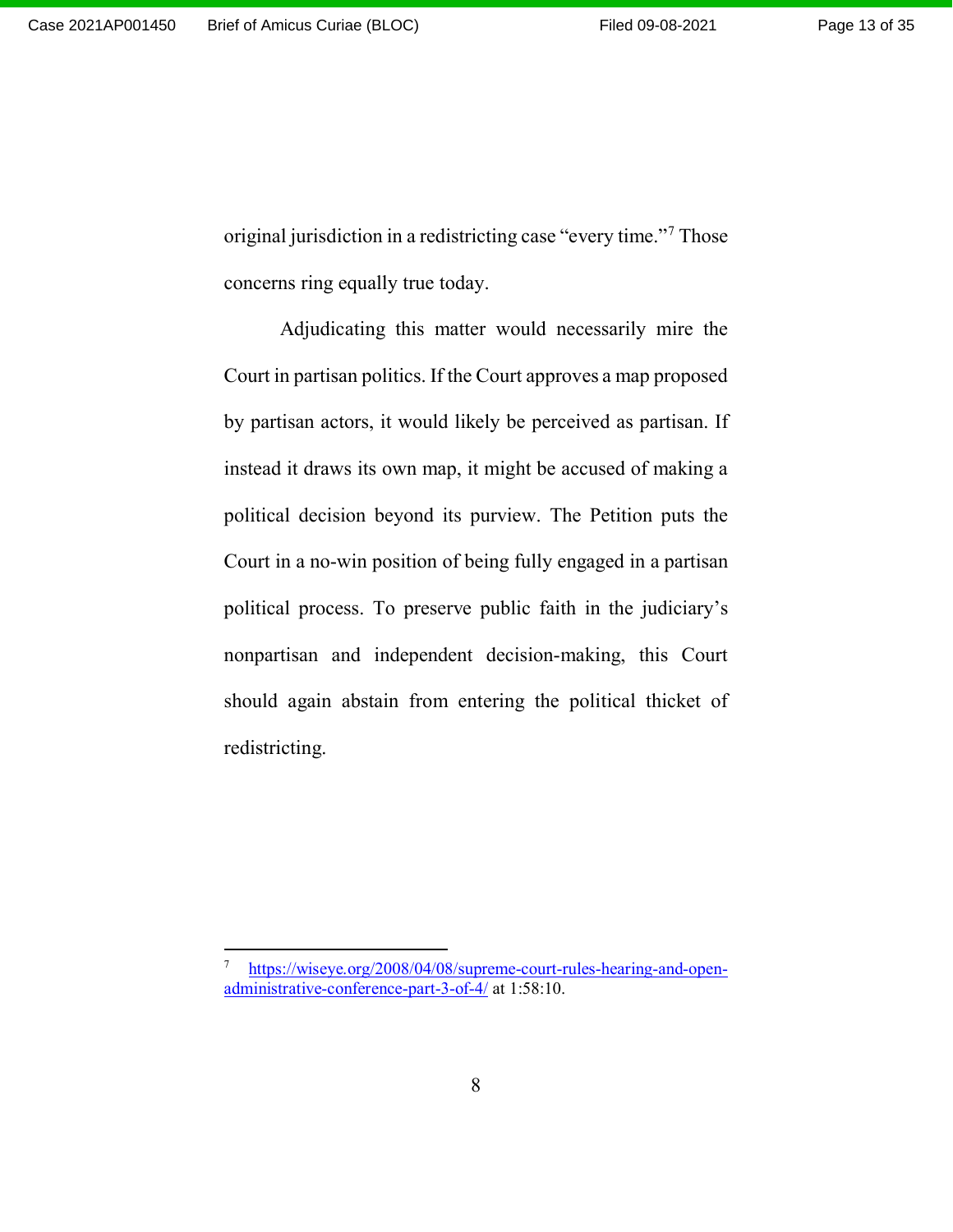## **III. This Court Is Not Structured To Handle This Dispute.**

Redistricting litigation is fact-intensive, requiring presentation and assessment of technical demographic and statistical analyses and the evaluation of countless data points to compare proposed maps. Technological advances have made drawing, and manipulating, legislative maps easier than ever. Every map proposed must undergo scrutiny by litigants and experts to determine whether it complies with legal requirements and to evaluate its merits. Only adversarial litigation, expert testimony, and cross-examination can ensure a fair process.

The centrality of fact-finding in redistricting disputes cannot be overstated. The parties and *amici* could propose hundreds, if not thousands, of distinct maps that comply with equal-population requirements but differ in their treatment of Wisconsin constitutional criteria, including contiguity and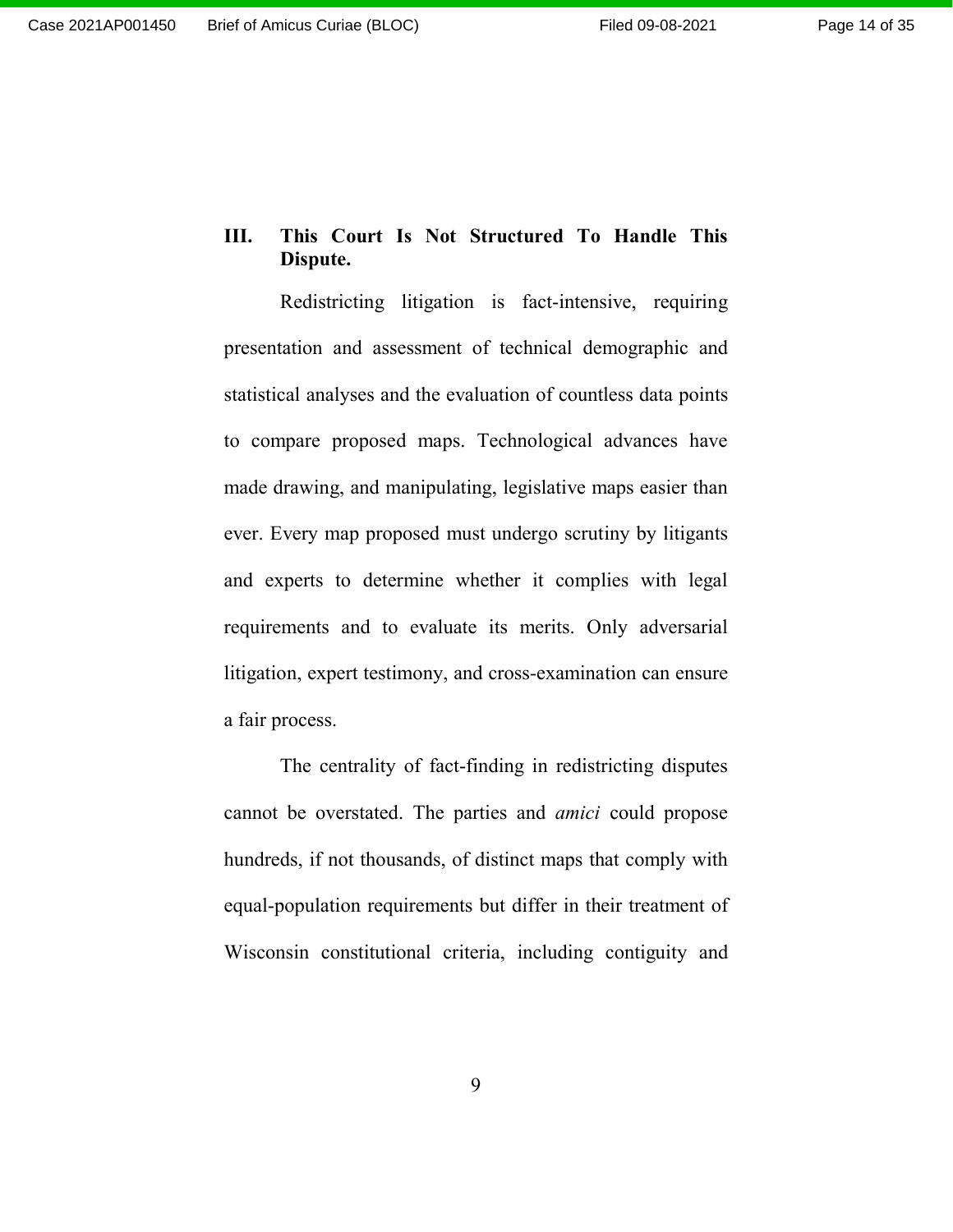communities of interest (as well as federal statutory and constitutional interests). Robust fact-finding is crucial to assessing the legal merits of each proposed map. Development of a factual record through discovery is necessary, and those facts, as well as data underlying any proposed districts, must be carefully scrutinized and evaluated by experts. That is precisely what has occurred in previous federal redistricting litigation. *See, e.g.*, *Whitford v. Gill*, 218 F. Supp. 3d 837 (W.D. Wis. 2016), *vacated and remanded on other grounds*, 138 S. Ct. 1916 (U.S. 2018); *Baldus v. Members of Wis. Gov't Accountability Bd.*, 849 F. Supp. 2d 840 (E.D. Wis. 2012).

compactness, and traditional criteria including preservation of

This Court was neither intended nor structured to be a trial court, but instead a court of review. It lacks both procedures for handling such fact-intensive litigation and the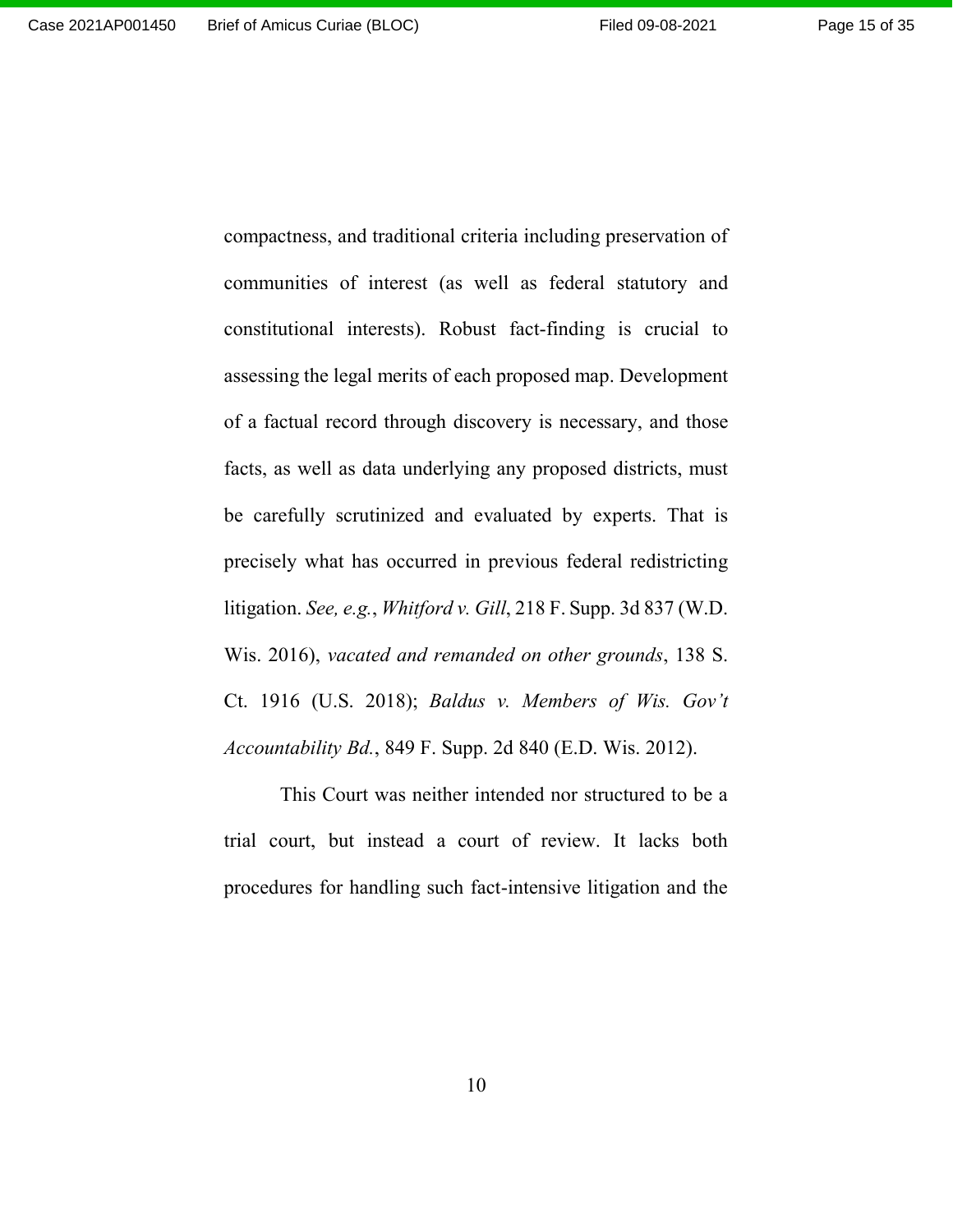Page 16 of 35

resources necessary for robust fact-finding.<sup>8</sup> As this Court has previously held, a trial court "is much better equipped for the trial and disposition of questions of fact than is this court and such cases should be first presented to that court." *In re Exercise of Original Jurisdiction of Supreme Court*, 201 Wis. 123, 128, 229 N.W. 643 (1930) (per curiam); *see also* Wisconsin Internal Operating Procedures III.B.4. ("The Supreme Court is not a fact-finding tribunal, and although it may refer issues of fact to a circuit court or referee for determination, it generally will not exercise its original jurisdiction in matters involving contested issues of fact."). As in the past, this Court should reject the Petition on that basis. *Jensen*, 2002 WI 13, ¶20.

<sup>&</sup>lt;sup>8</sup> Justice Roggensack raised the resources issue in 2008: "There's nothing that's been put out that I've seen about (a) how are we going to staff this, and (b) where are we going to get the money for it." https://wiseye.org/2008/04/08/supreme-court-rules-hearing-and-openadministrative-conference-part-3-of-4/ at 1:37:18 (last visited Nov. 19, 2020).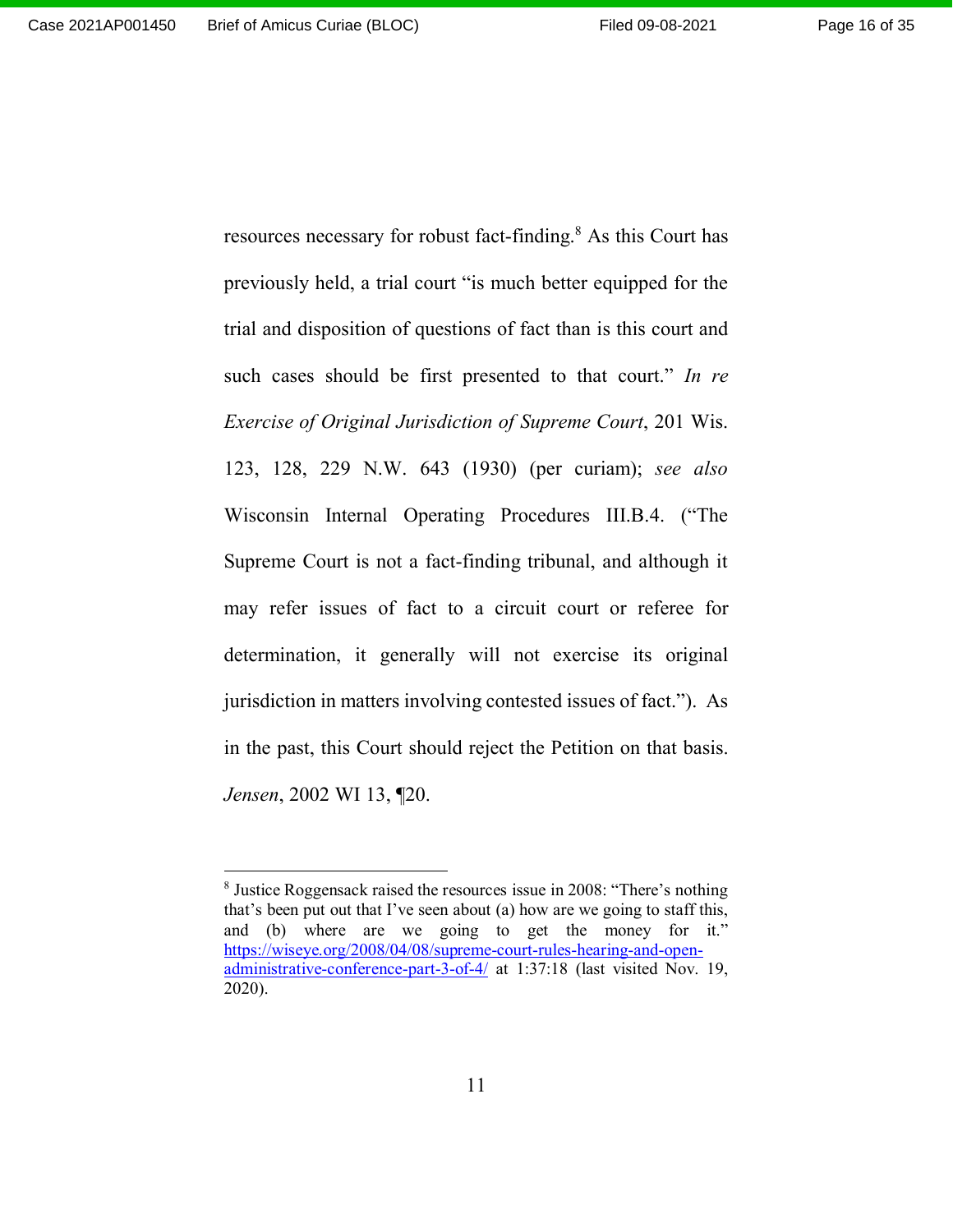If the Court accepts jurisdiction and impasse occurs, the Court will have to develop rules and procedures on an expedited basis to resolve a type of dispute it has eschewed for decades. This Court's fact-finding would face increased time pressure due to delayed Census data. The development of such rules and procedures is no small feat and this Court has twice demurred. Following *Jensen*, the Court spent seven years attempting to craft procedural rules, ultimately abandoning that effort. It similarly rejected new rules earlier this year. This Petition would give the Court mere months to craft and then apply procedural rules governing high-stakes, high-profile litigation.

Federal courts, by contrast, are uniquely prepared. They have a special expedited process for a three-judge trial-court to adjudicate restricting litigation. 28 U.S.C. §2284(a). And our federal courts in Wisconsin are well-versed in resolving these cases. *See Baldus*, 849 F. Supp. 2d at 840; *Prosser v. Elections*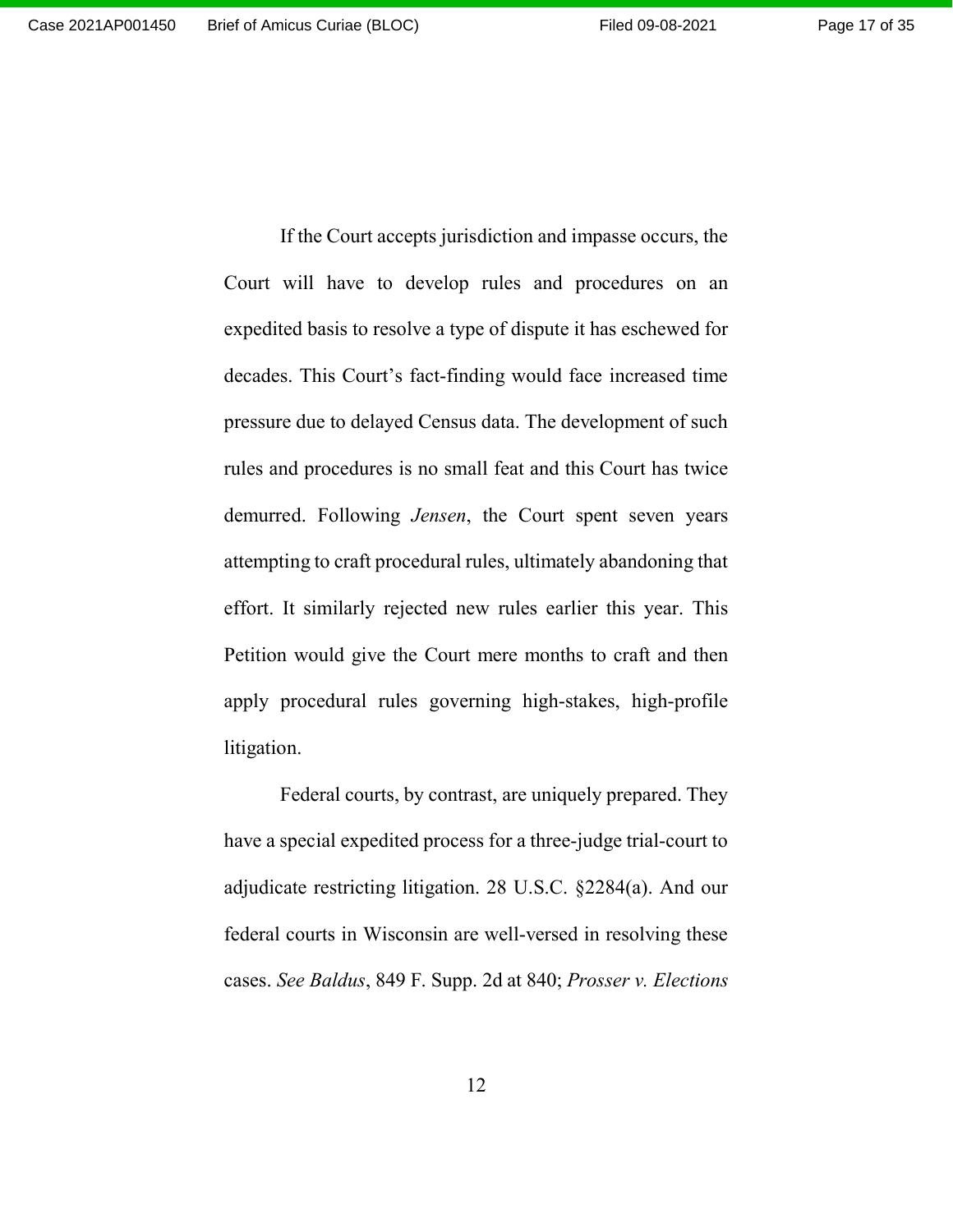*Bd.*, 793 F. Supp. 859 (W.D. Wis. 1992); *Wis. State AFL-CIO v. Elections Bd.*, 543 F. Supp. 630 (E.D. Wis. 1982); *State of Wis. v. Zimmerman*, 205 F. Supp. 673, 673 (W.D. Wis. 1962); *Baumgart v. Wendelberger*, No. 01-C-0121, 2002 WL 34127471 (E.D. Wis. May 30, 2002), *amended*, No. 01-C-0121, 2002 WL 34127473 (E.D. Wis. July 11, 2002). It follows that federal courts are currently better suited to handle redistricting disputes.

Justices from this Court have endorsed federal-court jurisdiction over redistricting disputes for precisely that reason. Justice Prosser asserted that redistricting "is the wrong assignment for this Court, at almost any time."<sup>9</sup> He recognized the "inherent conflict of interests" created when this Court makes redistricting decisions.<sup>10</sup> Chief Justice Ziegler pointed

<sup>&</sup>lt;sup>9</sup> See https://wiseye.org/2009/01/22/supreme-court-open-administrativeconference-3/ at 18:04 (last visited September 2, 2021).

<sup>10</sup> *Id*. at 20:45.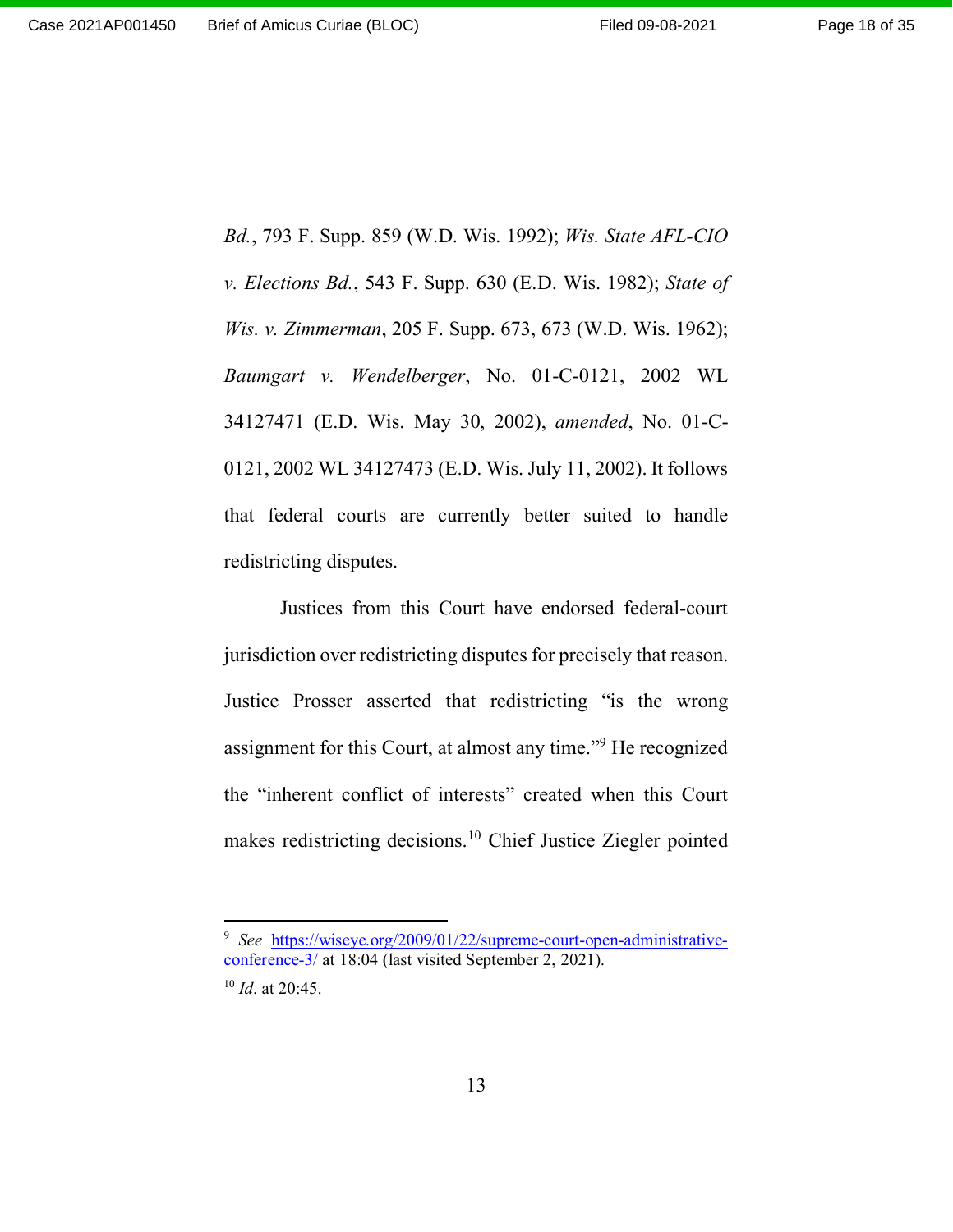out that federal judges have "lifetime appointments and they have done this three times and apparently have done it successfully. It's a minority of states that have attempted to tackle this issue, and ... the majority of the minority have justices who are appointed."<sup>11</sup> Justice Roggensack agreed: "[T]he federal courts have done a very good job, and the federal courts are not elected officials that are apt to be seen as partisans when they do the job of redistricting."<sup>12</sup> She reached a stark conclusion: "There is under no set of circumstances that the federal courts could not take [a redistricting case]. They've taken it twice before and could take it easily again. ... I would vote not to take it. It takes four votes to start an original jurisdiction, and I say 'No."<sup>13</sup>

<sup>11</sup> *Id.* at 1:05:02.

<sup>12</sup> *Id.* at 34:25.

<sup>13</sup> *Id.* at 1:14:13.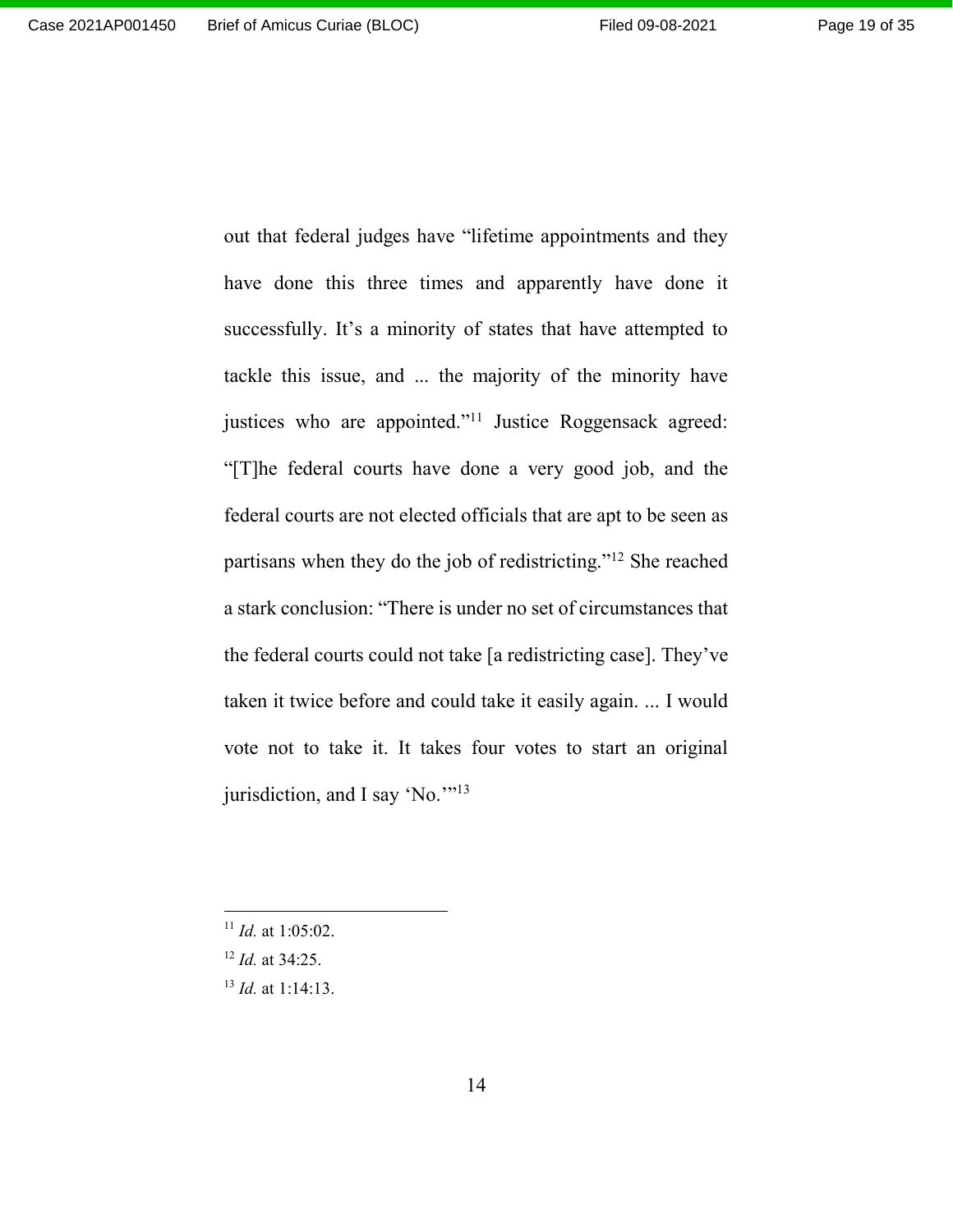And, of course, were this Court to adjudicate a redistricting dispute, it would do so over a period of many months while at the same time attending to its usual appellate docket. Without the tools necessary to manage redistricting litigation, and at the risk of being unable to address its usual docket, this Court should deny Petitioners' request and defer to the federal court.

## **IV. This Court Should Not Accept Jurisdiction In Light Of The Voting Rights Act Claim Raised In The Federal-Court Proceeding.**

The *BLOC* federal-court action includes a proposed claim not raised by the original action Petition—a challenge under Section 2 of the Voting Rights Act ("VRA") to the quantity and configuration of Milwaukee-area Assembly districts, which currently dilute Black voters' ability to elect their preferred candidates. (A. App.001-036.) The proposed VRA claim in the federal-court action warrants this Court's denial of the original action Petition for several reasons.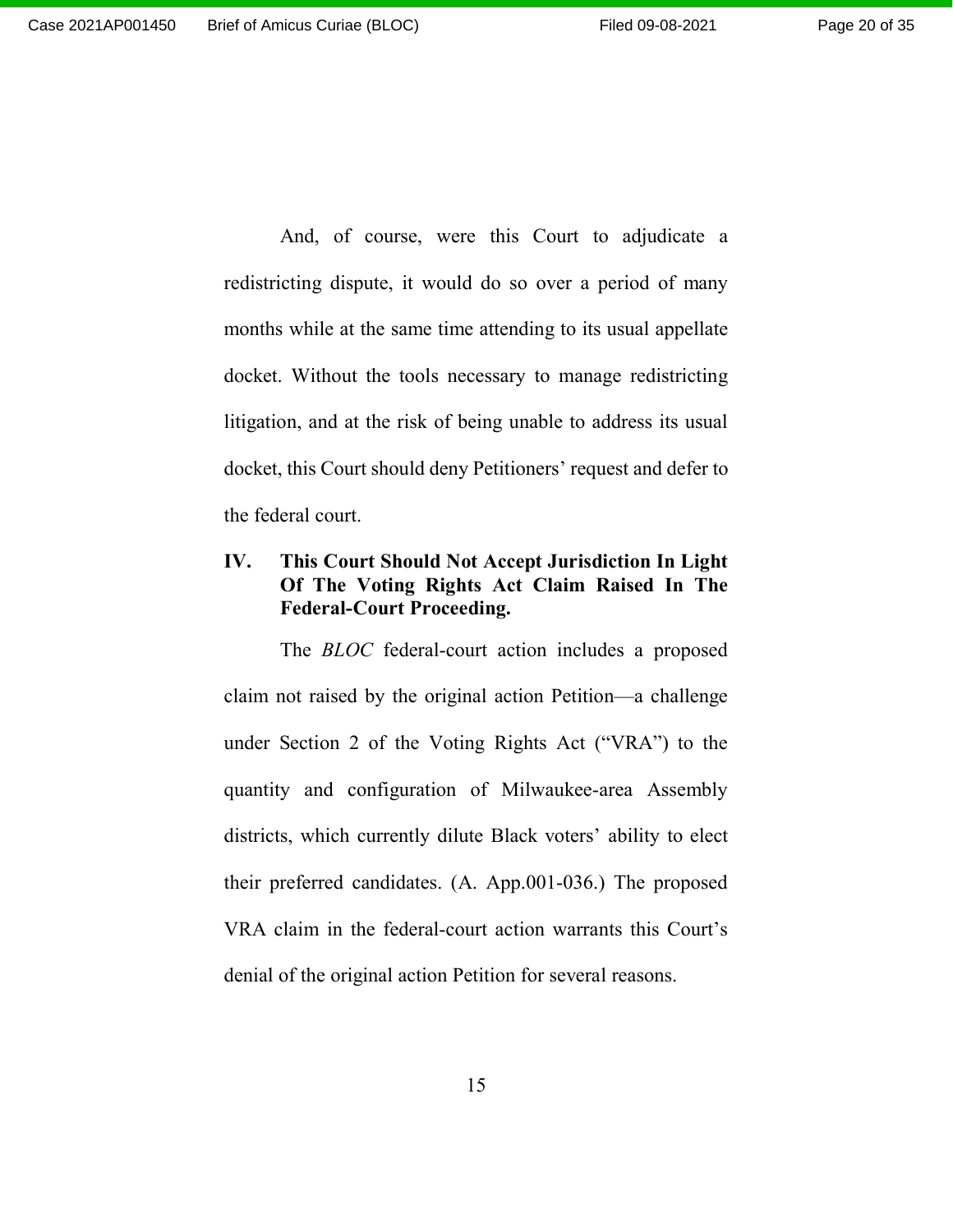districts are redrawn to correct for malapportionment. The district lines drawn to remedy the VRA violation in the Milwaukee-area Assembly districts will not only dictate precisely how those districts must have their populations reapportioned, but will necessarily have a cascading effect on how the remaining districts throughout the state are drawn. It is illogical for this Court to accept original jurisdiction to decide a state-law malapportionment claim when a VRA claim is before the federal court. Action by this Court could result in conflicting orders between this Court and the federal court, leading to confusion, doubt, and further federal law preemption proceedings in federal court. *See Jensen*, 2002 WI 13, ¶16 (noting that plan imposed by state court "would be subject to collateral review for compliance with federal law"—a "collision course" to be avoided). Were this Court to adopt districts after a trial, those districts might then be subject to

*First*, the VRA claim should be resolved before any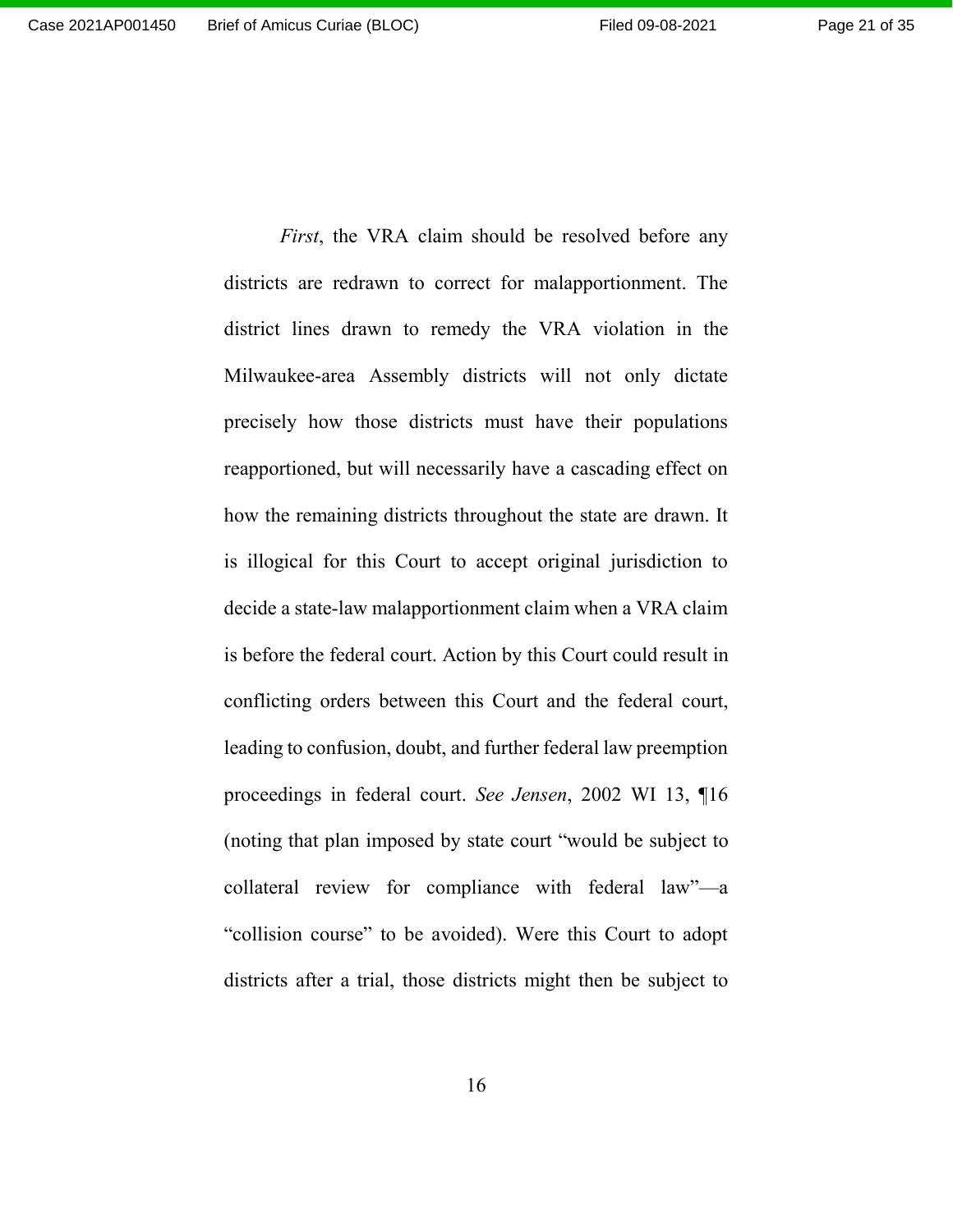scrutiny in a federal-court proceeding, potentially invalidating this Court's work.

*Second*, the federal court should decide both the VRA and the federal-law malapportionment claims presented to it because the delayed release of Census data has compressed the time for judicial resolution of redistricting claims. There is no time for staggered state- and federal-court actions to resolve the state-law malapportionment claim in this Court followed by resolution of the VRA claim in federal court. *See id.*, ¶18 (concluding that accepting original jurisdiction over redistricting was inadvisable when there was insufficient time for "an orderly and efficient resolution of the case" to avoid parallel state- and federal-court proceedings). Indeed, Petitioners ask this Court to permit them to bypass the statutory procedure for bringing redistricting claims precisely because they contend that it would be "extremely difficult" to complete "both a circuit court action and Supreme Court review" before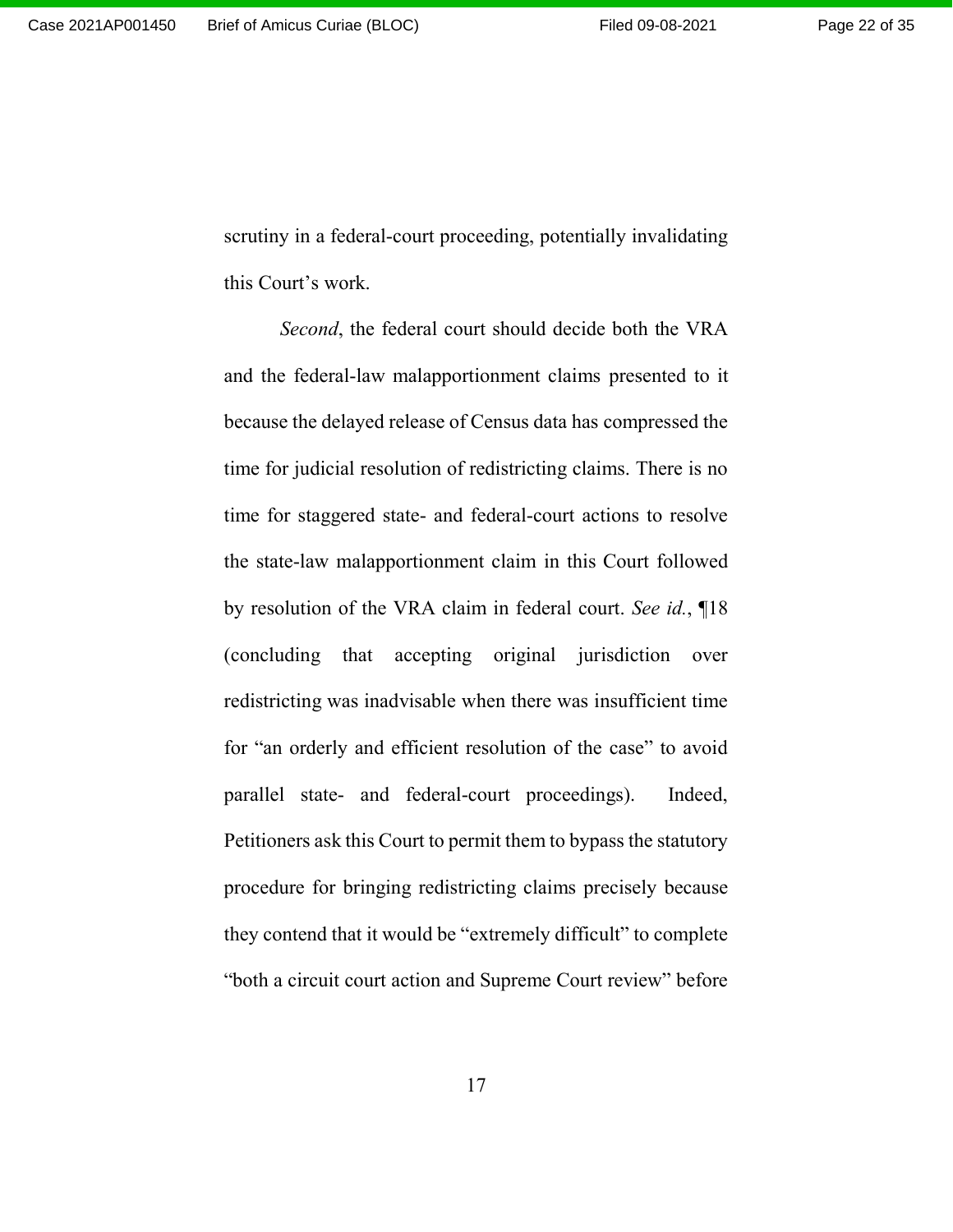Page 23 of 35

candidates begin circulating nomination papers on April 15, 2022. If there is no time for orderly circuit court and appellate resolution in state courts, then there is likewise no time for this Court to decide an original action and permit orderly resolution of the VRA claim in federal court—with the potential for subsequent direct review by the U.S. Supreme Court. *See* 28 U.S.C. §§1253, 2284.

The compressed schedule requires the federal court to address the VRA claim without delay. Because the federal court also has malapportionment claims before it, and given that it must also fashion a remedy for VRA violations, the only efficient course is for the federal court to resolve all claims and impose remedial plans. *See Jensen*, 2002 WI 13, ¶19 ("Simultaneous, separate efforts by the state and federal courts...would engender conflict and uncertainty.... The risk that this would leave the state with no clear, authoritative map...is significant."); *id.*, ¶21 (noting there was insufficient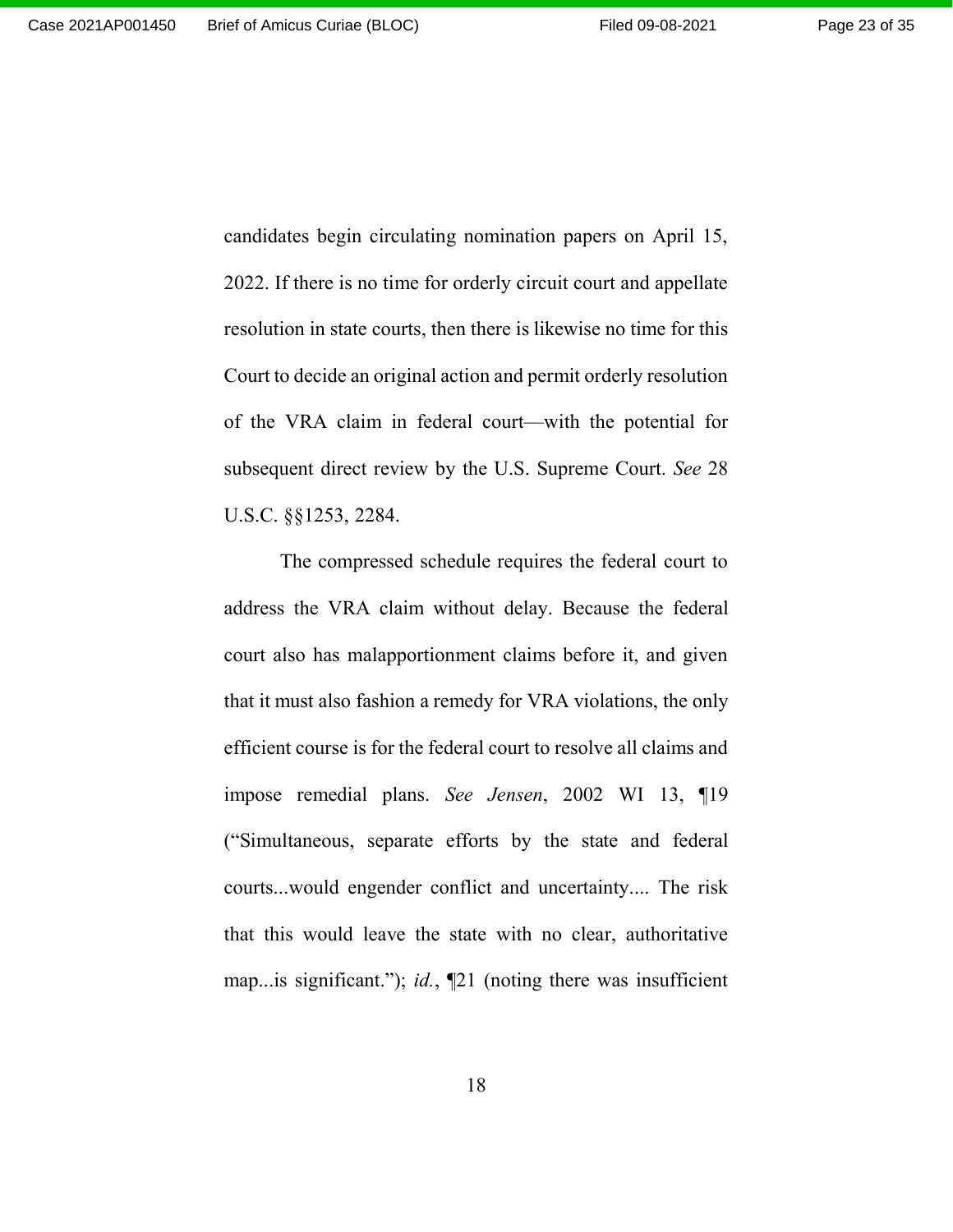time for "back-to-back state- and federal-plenary proceedings on a matter as complex and consequential as" redistricting). A contrary approach would "result in an unjustifiable duplication of effort and expense, all incurred by the taxpayers of this state." *Id.*, ¶18. Deferring would accord with this Court's action in 2011 of deferring and then ultimately dismissing a redistricting-related original action petition in the face of the pending *Baldus* case. *See Clinard v. Brennan*, No. 2011AP2677-OA.

*Third*, while this Court could theoretically impose a plan that remedies both the pending malapportionment and proposed VRA claims, it is particularly ill-equipped to adjudicate whether the remedial plans it considers comply with the VRA. Litigation under Section 2 of the VRA is among the most complex adjudicated in federal courts. These claims are "peculiarly dependent upon the facts in each case" and "require[] an intensely local appraisal of the design and impact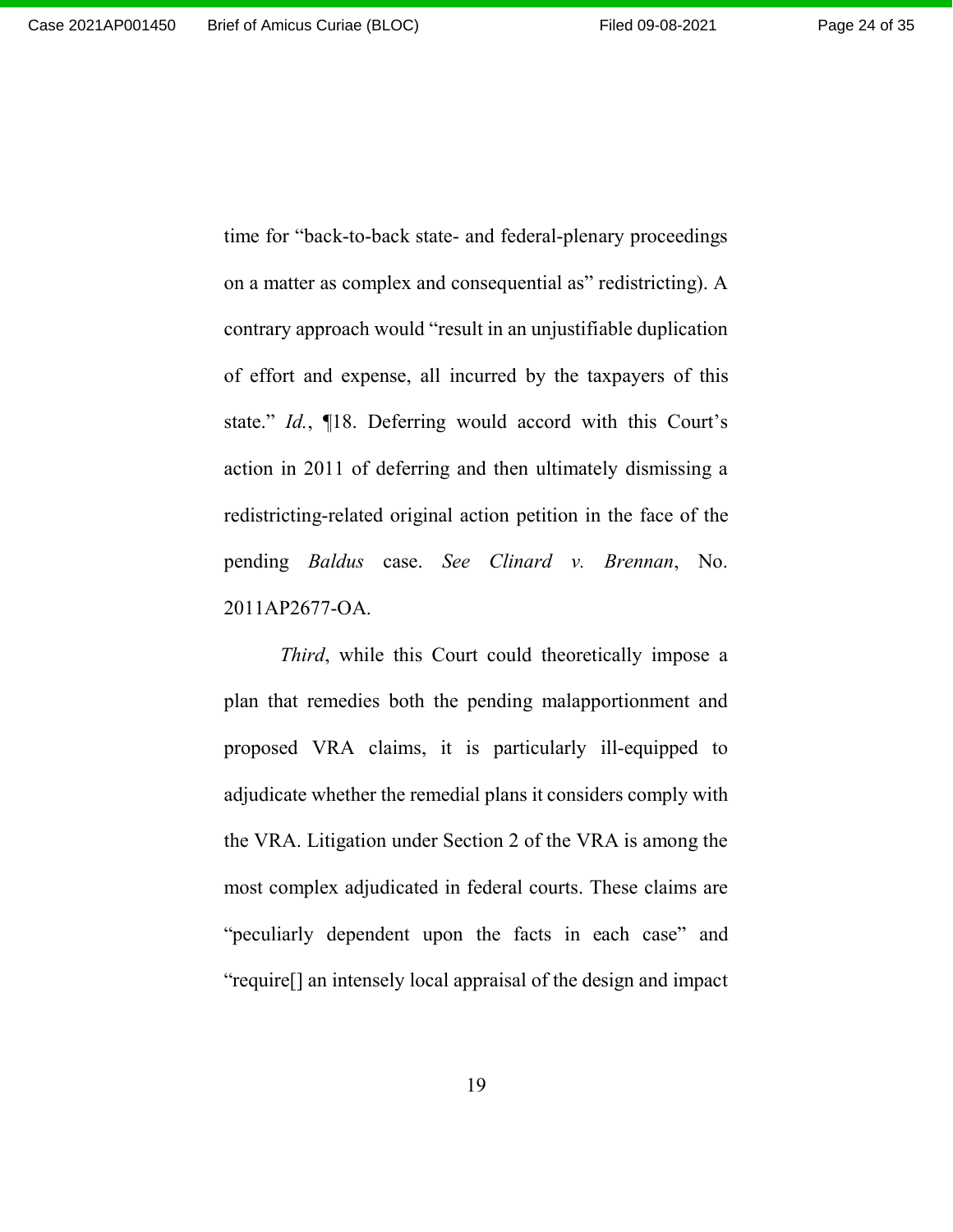Page 25 of 35

of the contested electoral mechanisms." *Thornburg v. Gingles*, 478 US. 30, 79 (1986). "The [U.S.] Supreme Court has made clear that resolution of the question of vote dilution is a fact intensive enterprise to be undertaken by the district court." *Goosby v. Town Bd. of Town of Hempstead*, 180 F.3d 476, 492 (2d Cir. 1999); *accord Ga. State Conf. of NAACP v. Fayette Cty. Bd. of Comm'rs*, 775 F.3d 1336, 1349 (11th Cir. 2015) (remanding Section 2 case given "the intensely local appraisal of the facts warranted, and the complex questions of fact and law that must be settled by the court below").

In determining when a map complies with Section 2, courts must first consider expert evidence on whether: (1) the racial group is "sufficiently large and geographically compact to constitute a majority in a single-member district," (2) members of the racial group are "politically cohesive," and (3) the white bloc voting usually defeats the minority preferred candidates in the challenged districts. *LULAC v. Perry*, 548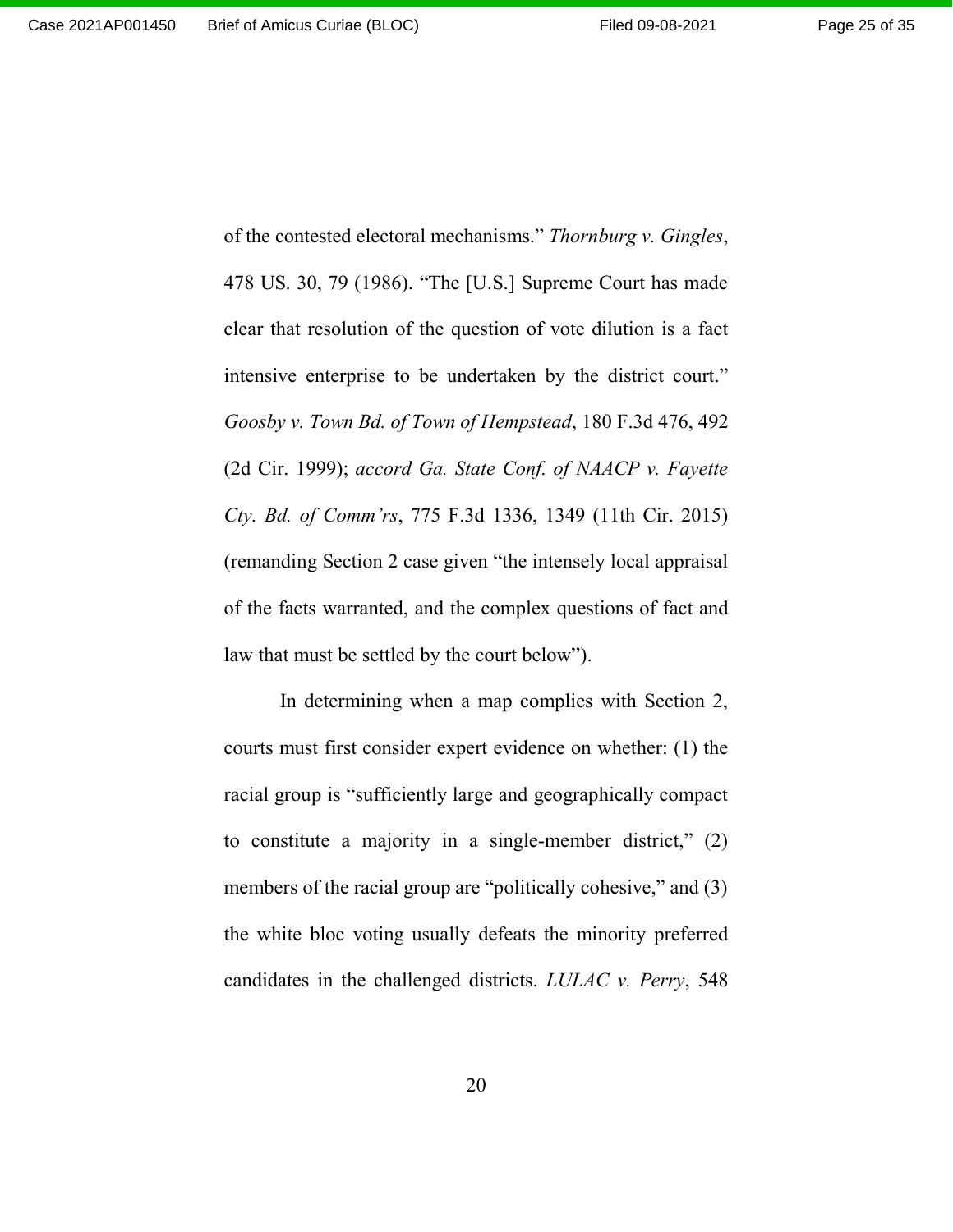U.S. 399, 425 (2006). The second and third preconditions involve analysis of demographic and electoral data indicating racially polarized voting, shown by expert analysis of voting patterns in racially homogenous precincts, bivariate ecological regression analysis of voting patterns, or ecological inference modeling of racially polarized voting trends. *See, e.g.*, *Gingles*, 478 U.S. at 52-53. If the preponderance of evidence shows that the *Gingles* preconditions are satisfied, courts must then engage in fact-intensive totality of the circumstances analysis, including multiple factors set forth in the Senate Report accompanying the enactment of the VRA. Such factors include the history of voting discrimination in the jurisdiction, the extent of racially polarized voting, the extent to which the affected racial group bears the effect of past discrimination in areas like education, employment, and health, the use of overt or subtle racial appeals in campaigns, the lack of responsiveness of elected officials to the particularized needs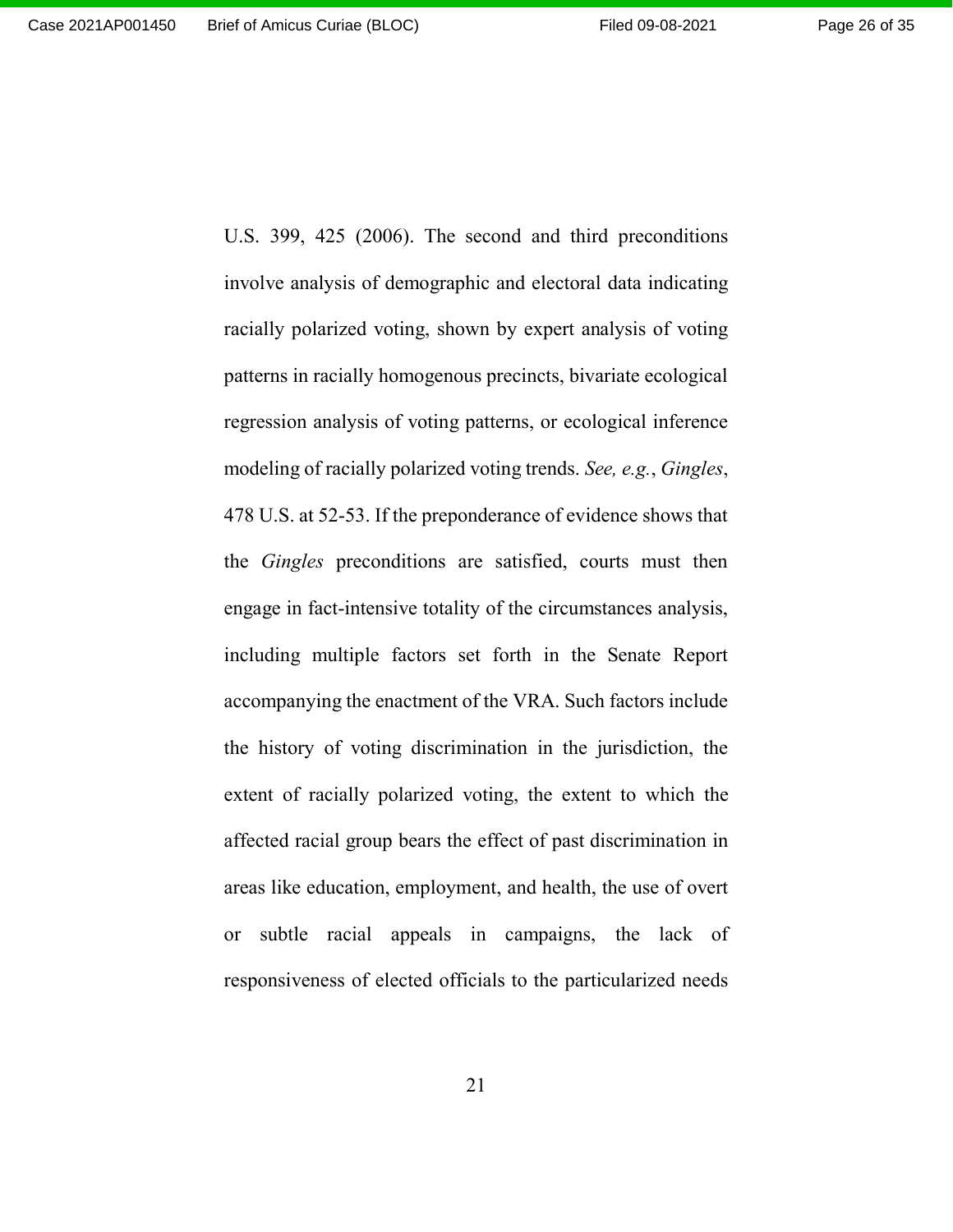of the minority group, and more. *LULAC*, 399 U.S. at 426; *see also* U.S. Department of Justice, *Guidance under Section 2 of the Voting Rights Act, 52 U.S.C. 1301, for redistricting and methods of electing government bodies* (Sept. 1, 2021), at 7 (A. App. 037-050).

This Court is not well-equipped to adjudicate in the first instance whether a redistricting plan complies with the VRA. As discussed above, this is not a fact-finding tribunal. Petitioners contend that "this litigation *may* require some fact finding," which they say could be handled by a "referee," such as the referees this Court appoints to decide facts "in attorney discipline matters." (Pet. at 17-18 (emphasis added)) Not so. This case *will* necessarily entail complex and fact-intensive analysis if the Court is to draw a plan compliant with the VRA. This will be all the more difficult if the VRA claim in *BLOC* is contested by another party—as Petitioners' "least changes" position suggests it may be—and referral of Section 2 factual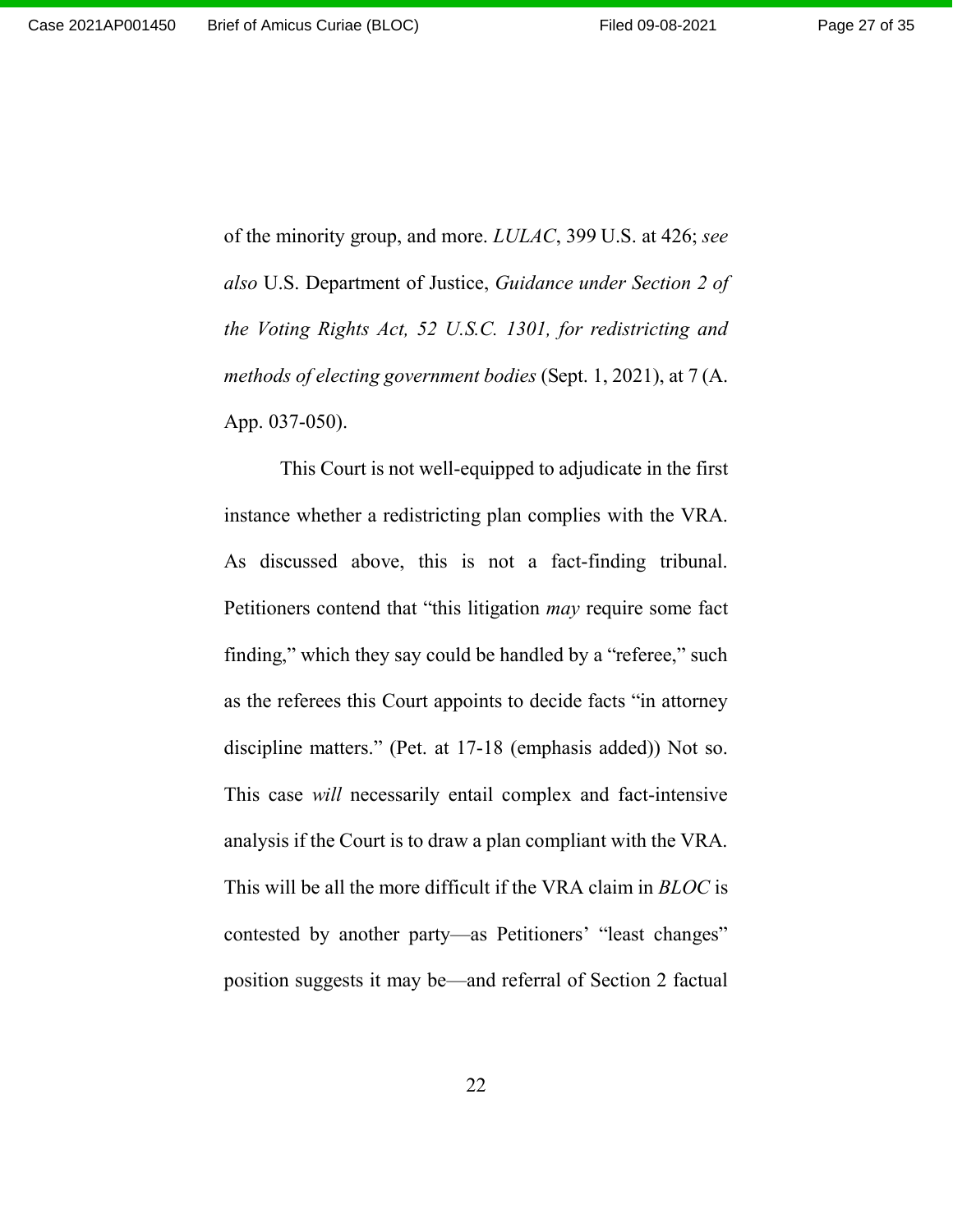determinations to a "referee" would be highly inappropriate. Second, this Court has never before adjudicated a VRA claim, which is one of the most complex areas of federal law. The federal court has done so, including last decade.

Amici's proposed VRA claim in federal court, combined with the unusual time constraints because of the Census delay, compel the denial the Petition here.

#### **CONCLUSION**

Since the onset of the one-person, one-vote paradigm, this Court never has adjudicated the merits of a redistricting action. It consistently has refused to do so, instead deferring to the federal courts. And for good reason. Federal courts have the procedural tools, experience, and body of jurisprudence to quickly and effectively adjudicate redistricting cases, a task that is more fact-intensive, time-consuming, and specialized than ever. Petitioners seek to lead this Court down a primrose path, pretending that the burden on this Court of presiding over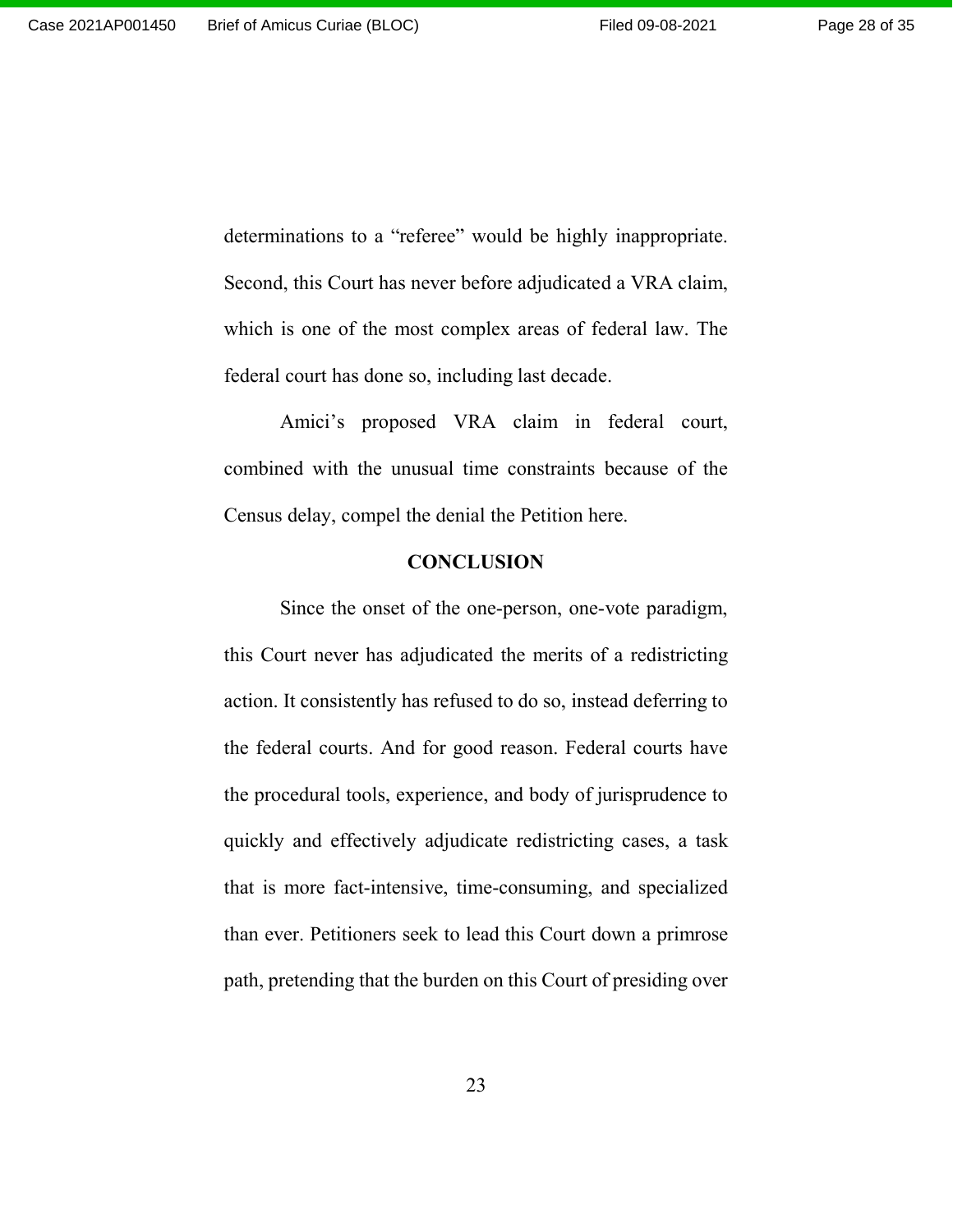this litigation would be light. Even a cursory review of federalcourt opinions in redistricting cases gives the lie to such arguments. The Court should deny the Petition for Original Action.

Dated: September 7, 2021.

 $\frac{1}{2}$  in By Douglas<sup>M</sup>. Poland, SBN 1055189 Jeffrey A. Mandell, SBN 1100406 Rachel E. Snyder, SBN 1090427 Richard A. Manthe, SBN 1099199 STAFFORD ROSENBAUM LLP 222 West Washington Avenue, Suite 900 P.O. Box 1784 Madison, WI 53701-1784 dpoland@staffordlaw.com jmandell@staffordlaw.com rsnyder@staffordlaw.com rmanthe@staffordlaw.com 608.256.0226

Mel Barnes, SBN 1096012 LAW FORWARD, INC. P.O. Box 326 Madison, WI 53703-0326 mbarnes@lawforward.org 608.535.9808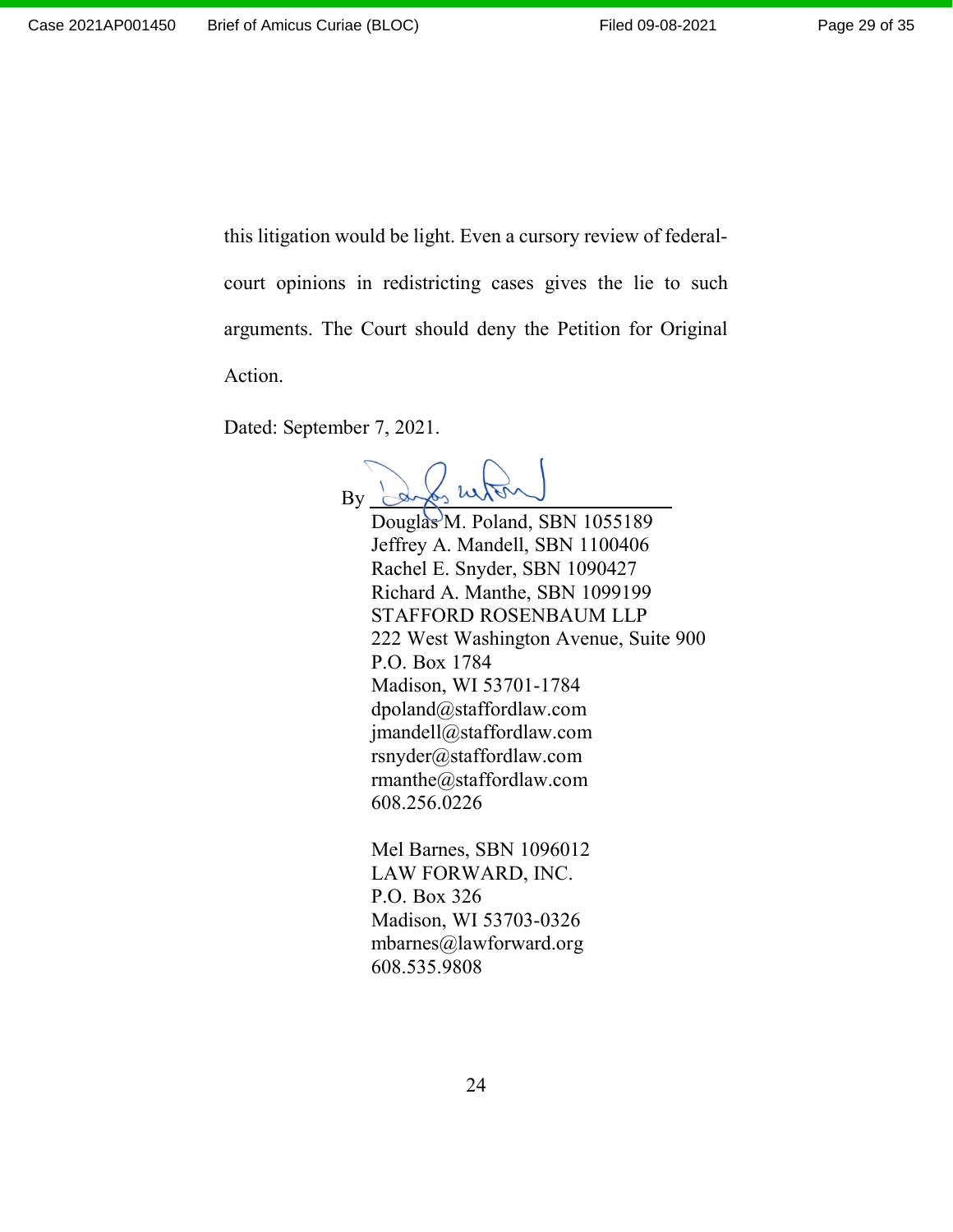## *Of Counsel*

Mark P. Gaber Christopher Lamar CAMPAIGN LEGAL CENTER 1101 14th St. NW Suite 400 Washington, DC 20005 mgaber@campaignlegal.org clamar@campaignlegal.org 202.736.2200

Annabelle Harless CAMPAIGN LEGAL CENTER 55 W. Monroe St., Ste. 1925 Chicago, IL 60603 aharless@campaignlegal.org 312.312.2885

*Attorneys for* Amici Curiae *Black Leaders Organizing For Communities, Voces De La Frontera, The League Of Women Voters Of Wisconsin, Cindy Fallona, Lauren Stephenson, Rebecca Alwin, Helen Harris, Woodrow Wilson Cain, II, Nina Cain, Tracie Y. Horton, Pastor Sean Tatum, Melody Mccurtis, Barbara Toles, and Edward Wade, Jr.*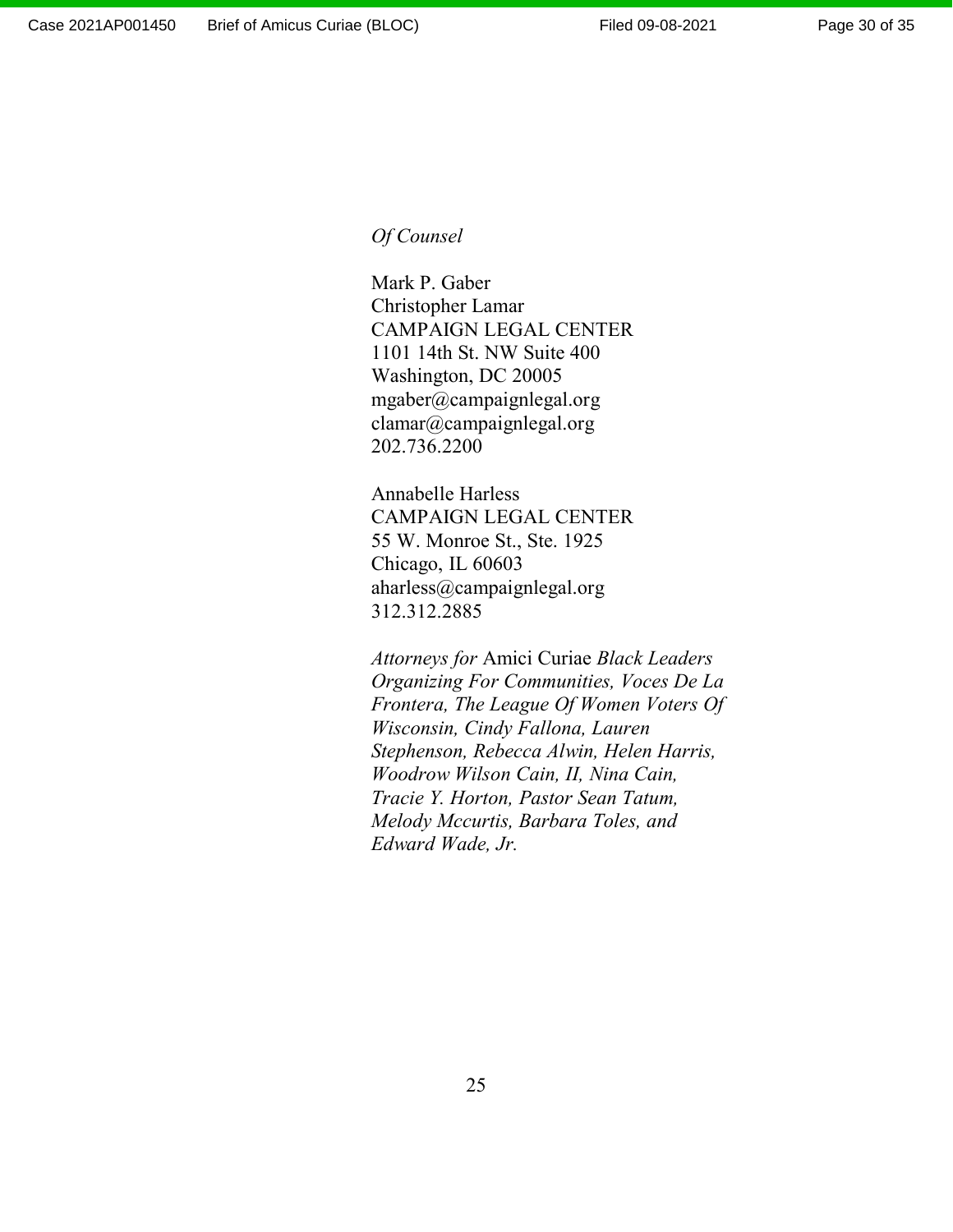# **FORM AND LENGTH CERTIFICATION**

I certify that the foregoing brief conforms to the rules contained in Wis. Stat. § (Rule) 809.19(8)(b) and (c) for a brief produced with a proportional serif font. The length of the foregoing brief, exclusive of the caption, Table of Contents, and Table of Authorities, is 3,275 words.

Dated: September 7, 2021.

Douglas M. Poland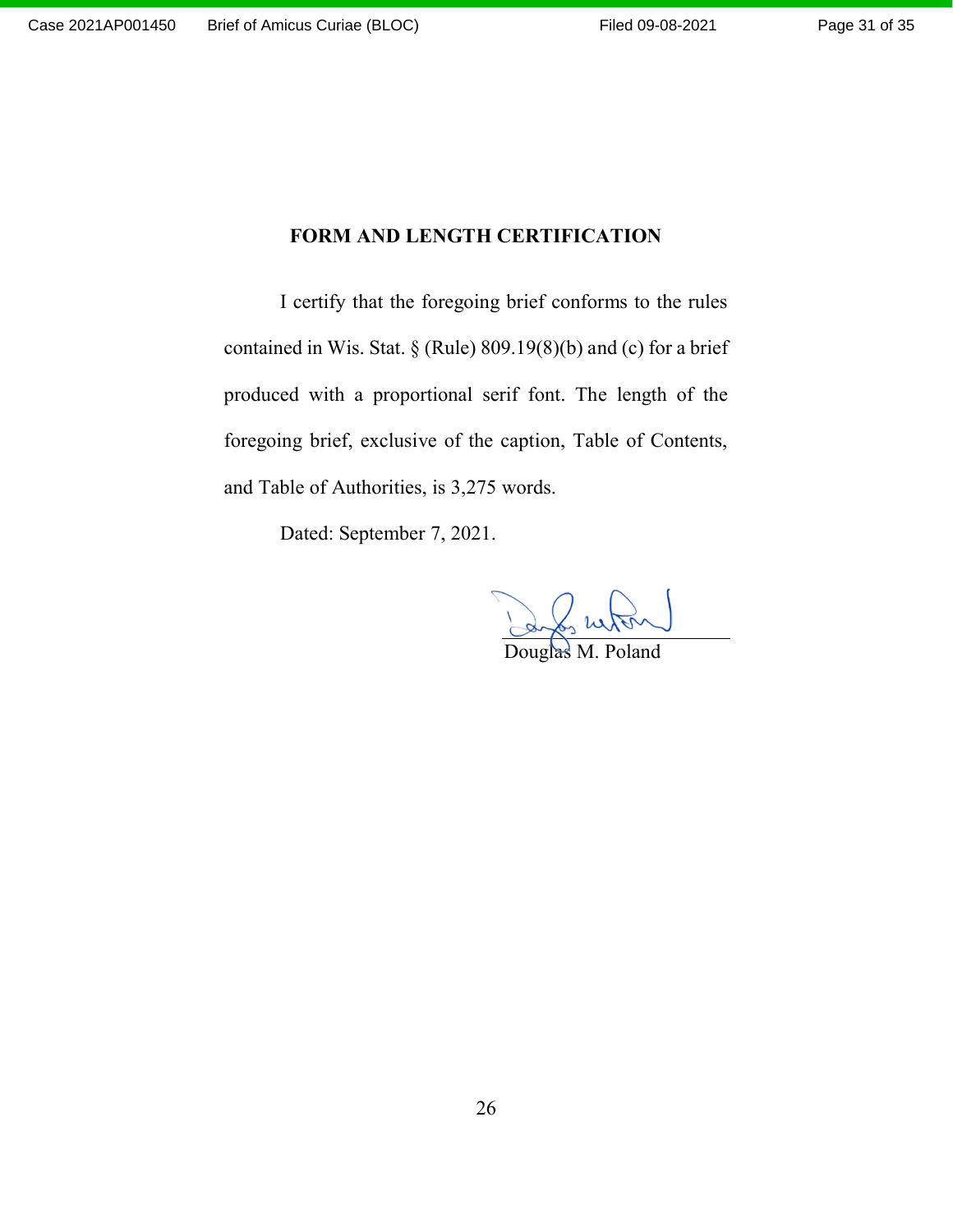## **CERTIFICATION OF COMPLIANCE WITH WIS. STAT. § 809.19(12)**

I hereby certify that:

I have submitted an electronic copy of this brief, excluding the appendix, if any, which complies with the requirements of Wis. Stat. § 809.19(12).

I further certify that:

This electronic brief is identical in content and format to the printed form of the brief filed as of this date.

A copy of this certificate has been served with the paper copies of this brief filed with the court and served on all opposing parties.

Dated: September 7, 2021.

Douglas M. Poland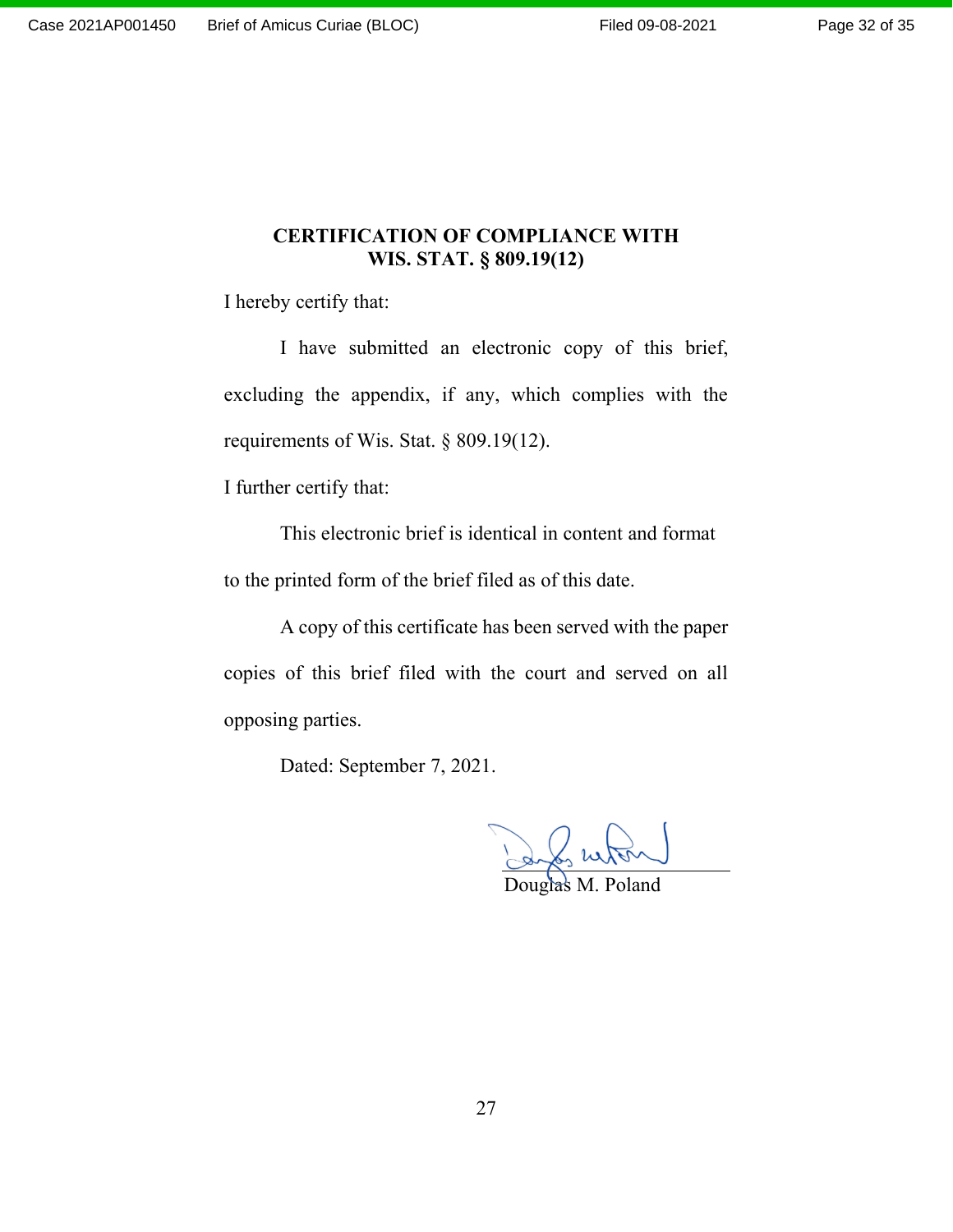## **CERTIFICATION OF MAILING AND SERVICE**

I certify that 10 paper copies of the foregoing Brief of Amici Curiae of Black Leaders Organizing For Communities, Voces De La Frontera, The League of Women Voters of Wisconsin, Cindy Fallona, Lauren Stephenson, Rebecca Alwin, Helen Harris, Woodrow Wilson Cain, II, Nina Cain, Tracie Y. Horton, Pastor Sean Tatum, Melody Mccurtis, Barbara Toles, and Edward Wade, Jr., and Appendix were hand-delivered to the Clerk of the Supreme Court on September 7, 2021.

I further certify that on September 7, 2021, I sent true and correct email copies as well as three paper copies, by first-class mail, postage prepaid, of the foregoing Brief of Amici Curiae of Black Leaders Organizing For Communities, Voces De La Frontera, The League of Women Voters of Wisconsin, Cindy Fallona, Lauren Stephenson, Rebecca Alwin, Helen Harris, Woodrow Wilson Cain, II,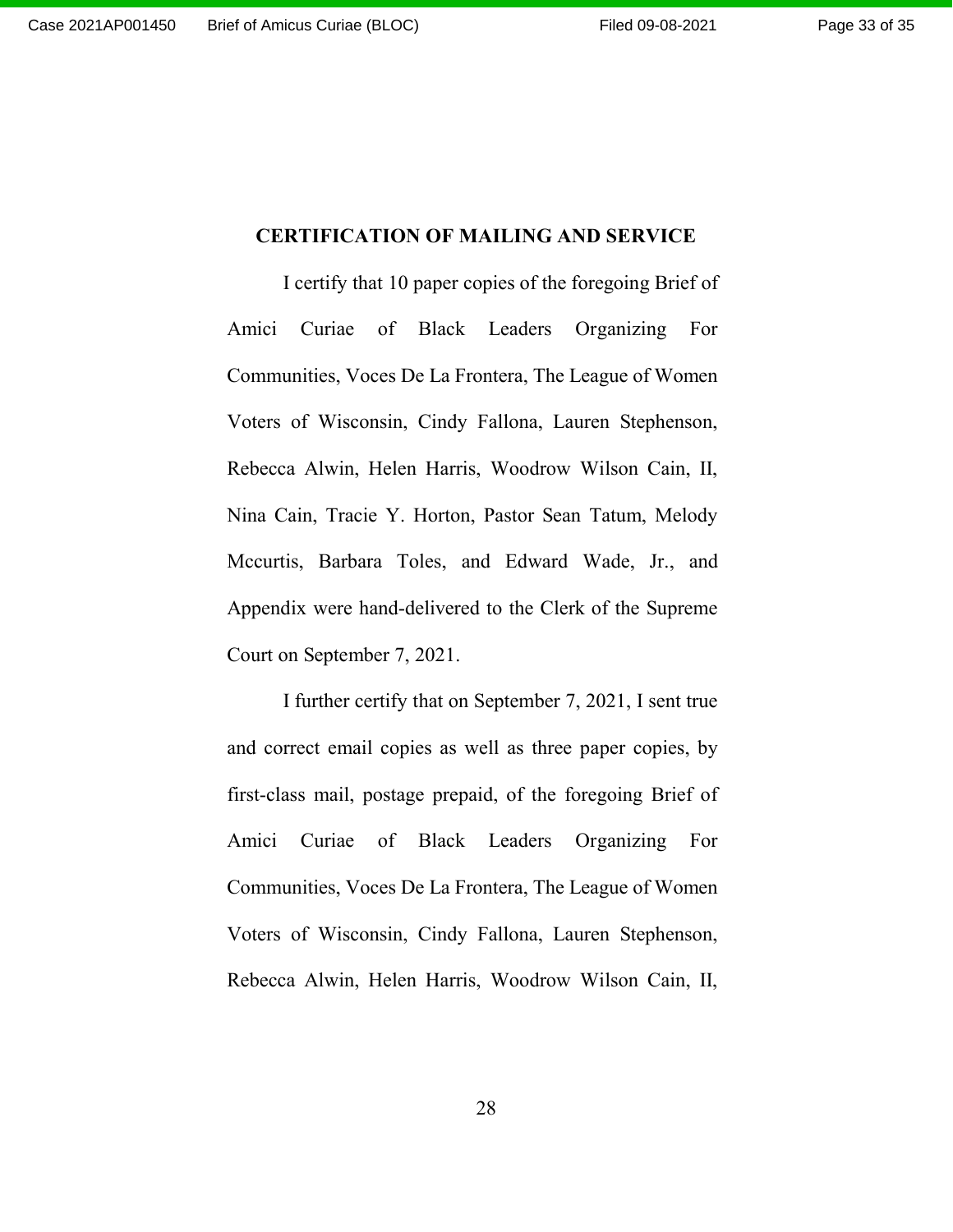Nina Cain, Tracie Y. Horton, Pastor Sean Tatum, Melody

Mccurtis, Barbara Toles, and Edward Wade, Jr., and

Appendix, to the following counsel of record:

Richard M. Esenberg Lucas T. Vebber Anthony LoCoco Wisconsin Institute for Law and Liberty 330 East Kilbourn Avenue, Suite 725 Milwaukee, WI 53202-3141

Charlotte Gibson Wisconsin Department of Justice P.O. Box 7857 Madison, WI 53707-7857

Luton Douglas M. Poland